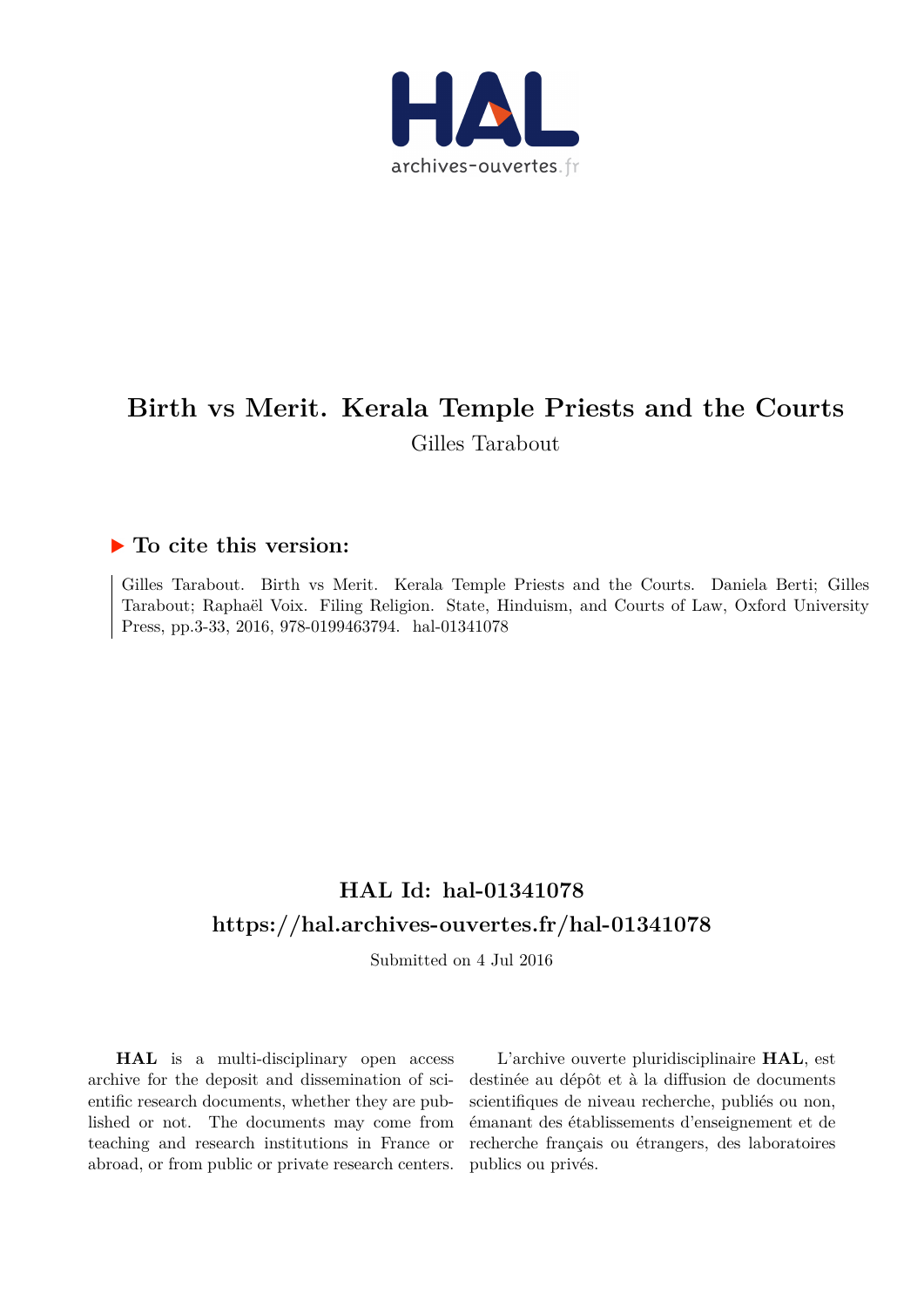[Published in Daniela Berti, Gilles Tarabout, and Raphaël Voix (eds), *Filing Religion. State, Hinduism, and Courts of Law*. New-Delhi, Oxford University Press: 3-33]

## **/p.3/** [Chapter 1]

### *Birth vs Merit. Kerala Temple Priests and the Courts*

Gilles Tarabout [National Center for Scientific Research (CNRS), Center for Ethnology and Comparative Sociology (LESC)] \*

In recent years, men born into various non-Brahmanical castes, including former 'untouchables', have been appointed as priests at Brahmanical public temples in Kerala. The constitutionality of such appointments has been challenged and was eventually upheld by the Supreme Court in 2002. This decision, I suggest, has to be seen as the outcome of developments by which the courts came to define priesthood in terms of technical procedures performed by expert, but 'secular' persons, i.e. employees selected solely on merit. Such a legal understanding, however, conflicts with widely held expectations about priesthood in terms of birth qualifications. Birth equality for temple priestly services, I argue, has now become a possible legal claim as a result of the progressive administrative 'rationalization' of Hindu religious institutions through State action, and because it also meets for various reasons with political consensus.

#### **/p.4/**

To allow those persons who are not born Brahmans to become priests at Brahmanical temples requires that judges address a wide range of religious issues. They have relied on previous cases in which courts established themselves as paramount arbitrators of what 'true' religion is, and, at times, as active reformers of Hindu practices (Galanter 1971; Fuller 1988; Sen 2010). This role, for which there were precedents during the colonial period, is legitimated by the vision of secularism projected by the Constitution. Religious freedom guaranteed by Articles 25 and 26 is subject to various limitations: the respect of 'public order, morality, and health' (Art. 25(1)) (a recurrent consideration justifying the action of the courts in religious matters―Derrett 1999: 495, 512; Bhagwati 2005: 45); or the duty of the State to regulate and restrict 'any economic, financial, political or other secular activity which may be associated with religious practice' (Art  $25 (2)(a)$ ). While the Constitution concedes more

<sup>\*</sup> This chapter was earlier presented as a paper during the international workshop *Religion in the Courts* (*India, Nepal*) [organized in Paris on 18-19 June 2012 as part of the programme *Justice and Governance in Contemporary South Asia* ('Just-India') funded by the French National Research Agency (programme ANR 08- GOUV-064)]. I am grateful to Daniela Berti, Catherine Clémentin-Ojha, Christopher Fuller, Christophe Jaffrelot and Chiara Letizia for their comments on a draft of this chapter.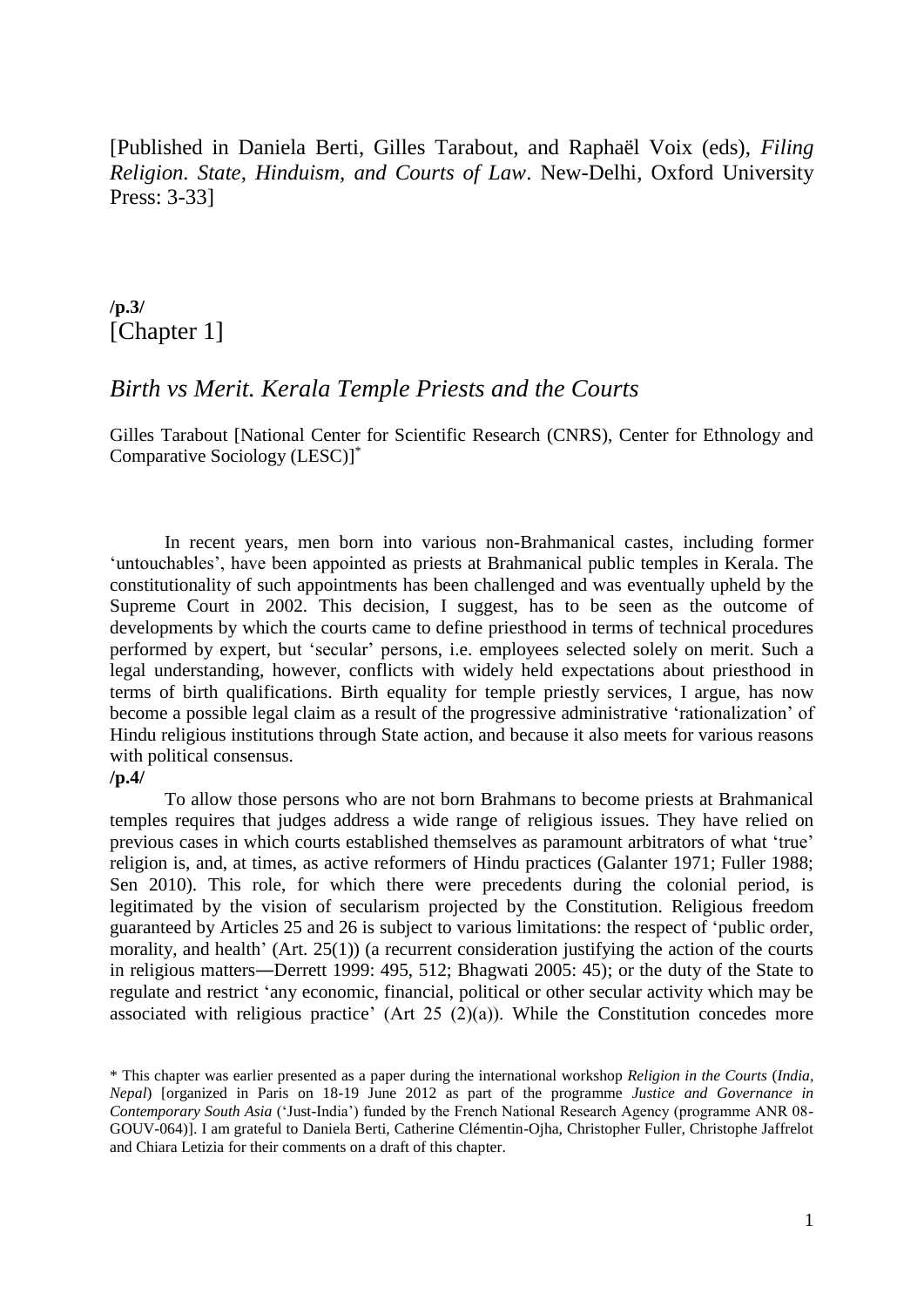autonomy to so-called 'religious denominations' (Art. 26), a category left for the courts to define, it gives the State a general mandate for providing social welfare and reform, and for eradicating social evils such as untouchability. There is therefore an inbuilt tension in the Constitution between 'non interference' in religious matters and the State's duty to introduce social reform (Baird 2005: 18, 33), with the latter assuming preeminence: in Tahir Mahmood's words (2006: 756), 'in India, the law of the land determines the scope of religion in society; it is not religion that determines the scope of the law; […] but any "wall of separation" between religion and state exists neither in law nor in practice.'

This has led to greater State control of the main temples in India, a process by which religious endowments are sometimes described as being 'nationalized' (Dhavan 2001: 315)―though this process is actually more extensive in the southern states than in the north of India.<sup>1</sup> /**p.5/** The development of a modern judicial order has been decisive in this takeover of temples in the name of a better administration (Reiniche 1989: 166). The history of this process, which started in the early 19th century, has been studied in detail, particularly in Tamil Nadu (Mudaliar 1974; Breckenridge 1977; Appadurai 1981; Presler 1987; Reiniche 1989; Fuller 1991, 2003; Frykenberg 2001; Chatterjee 2011). Here scholars have shown that the British administrative machinery penetrated 'deeply and systematically' into the regulation of religious institutions (Presler 1987). From 1801, revenue authorities could exercise control over temple servants and staff: 'unwittingly, perhaps, revenue and judicial authorities, therefore, came to determine who qualified for what in the temple' (Breckenridge 1977: 97). This had far-reaching effects since the Government in Madras was in charge of some 7,600 Hindu shrines in 1833 (Chatterjee 2011: 61). The subsequent will of the British Government not to appear to participate in the management of Hindu temple activities, following Christian protests in Great Britain, led to confer on the courts a preponderant role, so much so that, by the end of the nineteenth century, they had become 'the state's central agency in temple matters' (Presler 1987: 25). This in return prompted new criticism, leading to the constitution of a Hindu Religious Endowment Board in 1926 in Tamil Nadu, a model that influenced the constitution of similar Boards that are now to be found throughout India.

While administrative bodies and the courts may have diverging notions of the temple, or temple 'theories' (Presler 1987: 59),<sup>2</sup> they have all developed an idealist and elitist view of religion as a 'spiritual' realm set apart from everyday life and turmoil (Bhagwati 2005: 41; **/p. 6/** Presler 1987: 53, 111ff.). They all concur in the view that a 'religious atmosphere' is to be achieved by the correct performance of rituals, informed by textual evidence, by competent priests (a 'Weberian rationalization'―Fuller 2003: 159). Considerable attention has thus been given to the qualification of temple priests, and their formal religious education is an increasingly important criterion regarding their employability (Fuller 1997, 2003; Presler 1987: 46ff.).

<sup>&</sup>lt;sup>1</sup> This has met with some resistance, even in the southern states, as borne out by the long-standing dispute between the Podu Dikshitars, in charge of the famous Nataraja temple in Chidambaram, and the Tamil Nadu Government―for recent developments, see A. Srivathsan (2014); Venkatesan (2014); *Arulmigu Vaithianathaswamy... vs The Government Of Tamil Nadu*, W.P.No.9594 of 2014 and M.P.No.1 of 2014, Madras High Court, 11 April 2014.

 $2$  I rely on Presler's discussion (1987: 37ff.) about the notion of 'theory conflict', where 'theory' is understood as a 'cluster of ideas and sentiments' which functions as an 'operative ideal', a formulation introduced by Samuel H. Beer in his analysis of political representations in British society: 'Over the past two hundred years in Britain, the representation of interests has taken several forms. Each of the principal forms has been associated with a cluster of ideas and sentiments toward government and society in general and toward representation in particular. Such a cluster we may call a theory providing we understand by "theory" not necessarily the product of a political philosopher, but rather an operative ideal of people in politics.' (Beer 1957: 613-14)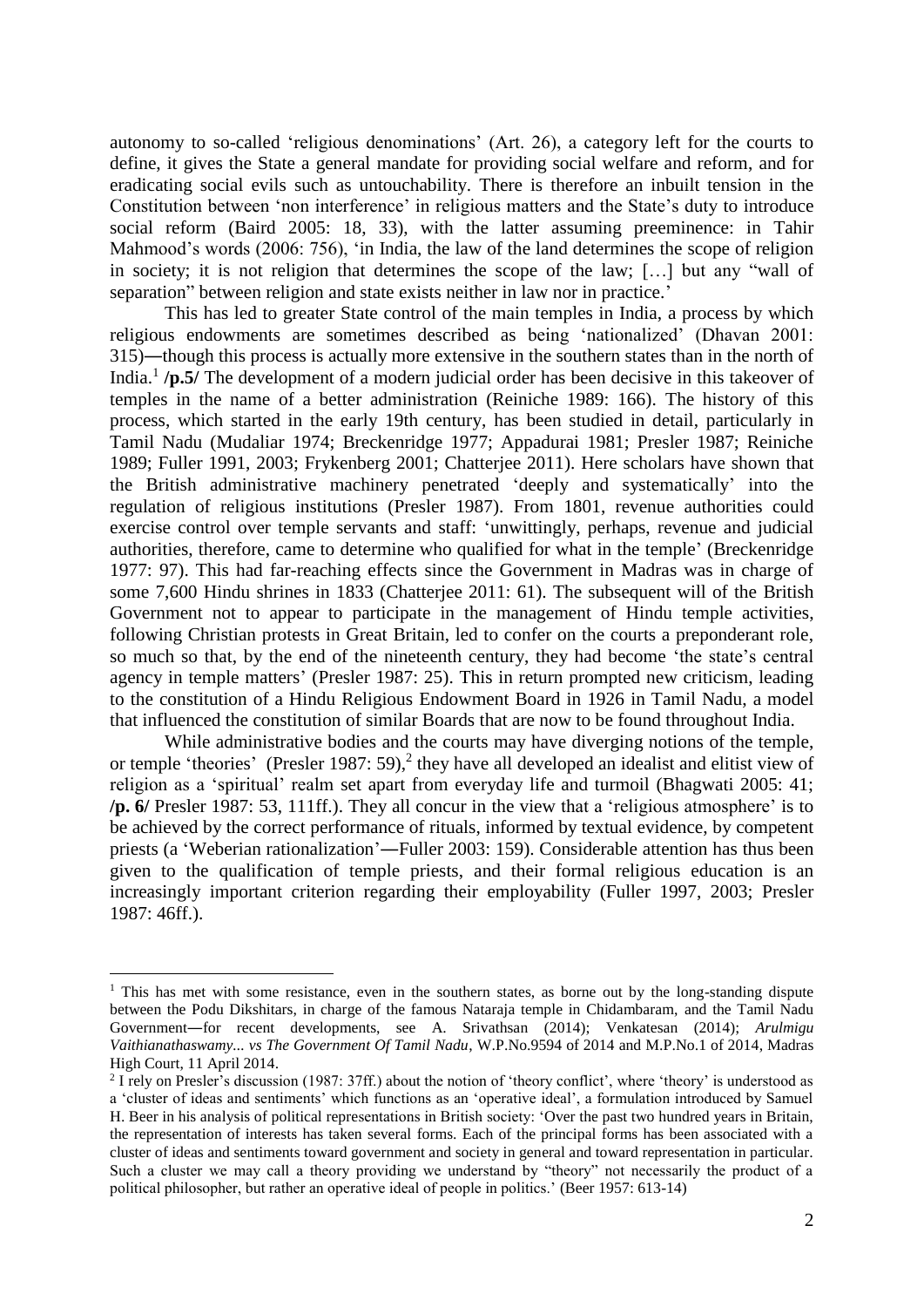This emphasis on qualification based on education is at odds with the former logic of appointing priests from specific families or castes. Using court cases, the present paper will illustrate how this issue recently developed in Kerala. Judicial decisions have run counter to the very idea of birth qualification for priesthood, which is a radical departure from widespread Hindu conceptions of personhood. This departure is in fact in keeping with the Constitution (Coward 2005) and the courts have implemented the constitutional mandate step by step with the support of most political parties, including Hindu nationalists.

In this contribution, I set out to discuss documents available on the internet, mostly from Kerala High Court (hereafter KHC). As will soon become clear, these judgments do not merely have local consequences, they also confirm extensive changes at the national level that have already been identified by scholars.

The chapter is divided into three parts according to a logical, and not chronological order. I begin by underlining the contractual dimension of priesthood and the 'secular' nature of priests-as-persons as exemplified in a KHC case decided in 2008. In a second part, I come back to earlier decisions that illustrate various aspects of an 'employer-employee' relationship as exemplified in the recruitment of priests by State institutions. I then analyze the 2002 Supreme Court case mentioned at the opening of this chapter, in which the recruitment on merit of a priest directly challenged the caste-based logic of priestly appointments. I conclude by discussing the social and political context of this change.

#### **The Case of the Cigarette Butt**

1

On 11 October 2008, a devotee of the Sree Krishna temple at Guruvayur (central Kerala) complained to the administration that he **/p. 7/** had found a cigarette butt in an *appam* which he had bought at the temple―*appam* is a special kind of pancake prepared at the temple and served to the god before being distributed to devotees as a divine blessing, *prasādam*. <sup>3</sup> The Guruvayur temple is a famous pilgrimage centre, home to many miraculous stories celebrated in Malayalam devotional poetry since the sixteenth century, and probably the second richest in India with monthly donations estimated at more than two crores Rupees (Buzzintown 2011). It projects an image of extreme care in ensuring absolute purity. <sup>4</sup> The discovery of a cigarette stub in an offering was not good news.

This story soon made its way into the Indian press, with a mention in *The Times of India*, the *Hindustan Times*, *The Hindu*, the *Ahmedabad Mirror*, etc. Purificatory ceremonies were immediately ordered for three days by the *tantri* ('thanthri' in some English renderings), the temple's chief ritual authority—a function associated with a specific *Naṃpūtiri* House. 5 However, the administrative body in charge of the management of the temple, the Devaswom Managing Committee,<sup>6</sup> thought it necessary to adopt additional disciplinary measures. After a preliminary enquiry and pending further investigation into the matter, it suspended the licence

<sup>3</sup> Transliteration in italics follows the scholarly usage for *malayāḷam*, unless otherwise specified. It may differ from popular transcriptions in English, in the Roman alphabet, as found, for instance, in quotations from judgments.

 $4$  For instance, recent litigation questioned the possibility of women entering temple precincts wearing a churidar instead of a sari (*K. Mohandas vs State of Kerala and Anr.*, 23 August 2007, AIR 2007 Ker289, 2007(3) KLJ186); or of allowing entry to K.J. Yesudas, a famous singer of Hindu devotional songs, who was born a Christian (*Lalitha Vasudevan vs Guruvayoor Devaswom*, 31 March 2010, 2010(2) KLT607).

<sup>5</sup> *Naṃpūtiri* (Namboothiri) Brahmins are considered to enjoy the highest religious status in Kerala. For the notion of 'House', which is more adapted to this context than 'family' or 'lineage', see Moore (1985), Tarabout (1986, 1991).

<sup>6</sup> A Devaswom (*dēvasvām*, 'what belongs to a god') is the entire property of a god or a goddess and is managed by a Committee or a Board. The Guruvayur Devaswom Managing Committee was created by the Guruvayoor Devaswom Act of 1978.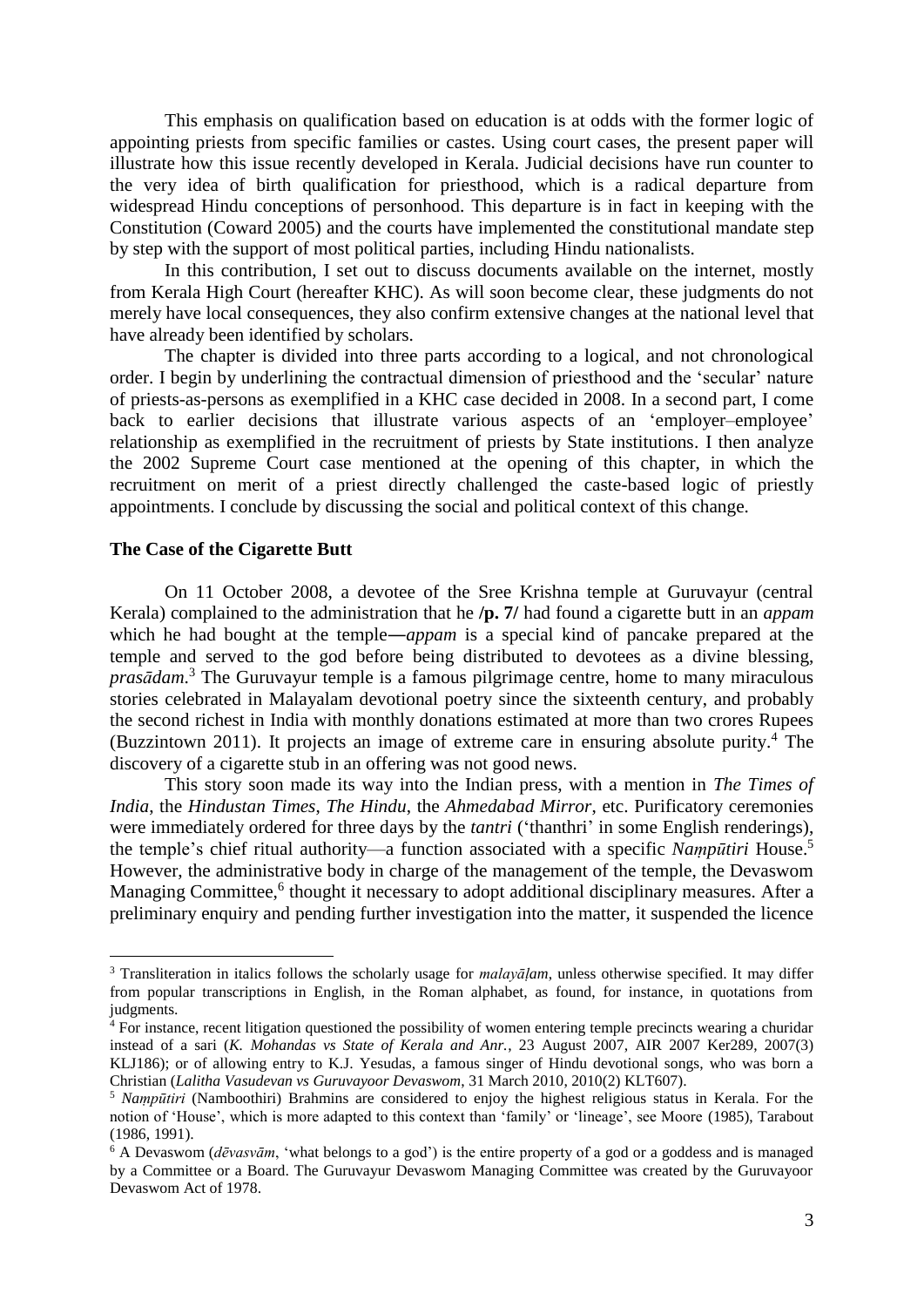of the people who had provided the raw material for the *appam* and placed a suspension order on four **/p. 8/** assistant Namputiri priests (*kīḻsanti* or keezhsanthis), who were on duty to prepare this offering on the fateful day.

The four priests appealed to the KHC, challenging this suspension order. The Court announced its decision in November of the same year in *Kodakkattu Cheriya Krishnan*  Namboothiri.<sup>7</sup> The priests' main contentions were threefold. According to them, since the charge of keezhsanthi was hereditarily shared between 13 Namboothiri Houses, the order of suspension was 'beyond the jurisdiction of the administrative authorities'. Moreover, the preparation of *nivedyam* (offering of food to a god or a goddess), here an *appam*, being 'religious in character and not secular', only religious reparation was required on the *tantri*'s decision, not an administrative sanction. Lastly, they pointed out that since the choice of the person officiating as keezhsanthi was made by the 13 Namboothiri Houses, nobody was appointed by the Board; furthermore, keezhsanthis were not paid a salary but only received 'customary considerations'; according to them, there was 'no employer-employee relationship between them and the management' and therefore the order of supension lacked any jurisdiction.

These three issues were discussed in the judgement by relying extensively on case law as the decisions to be taken involved interpreting the constitutional distinction between 'religious' and 'secular' — which are admittedly 'inextricably mixed up'.<sup>8</sup> I will briefly sum up the discussion on each point.

#### **/p. 9/**

<u>.</u>

*Can a priest whose position is inherited be subjected to administrative control?*

A similar question had already been put to the Supreme Court as part of the *Seshammal* judgment more than three decades earlier.<sup>9</sup> The latter case arose when, in 1970, the Tamil Nadu Government, run at the time by the  $DMK<sup>10</sup>$  (a party heir to the Anti-Brahman movement), passed an Act abolishing all hereditary offices in public religious institutions. This was presented as a way of throwing open the doors to priesthood to qualified persons irrespective of their caste. As the 'Statement of Objects and Reasons' for the Act underlined, this was in response to a 1969 report by the (Tamil Nadu) Committee on Untouchability, Economic and Educational Development of the Scheduled Castes which suggested 'that the hereditary priesthood in the Hindu Society should be abolished, that the system can be replaced by an ecclesiastical Organisation of men possessing the requisite educational qualifications who may be trained in recognised institutions in priesthood and that the line should be open to all candidates irrespective of caste, creed or race.' While the decision in *Seshammal* by Justice Palekar upheld the abolition of the rule of 'next-in-line' succession within a family, it restricted the appointments to the religious 'denomination' concerned (here

<sup>7</sup> *Kodakkattu Cheriya Krishnan Namboothiri vs The Guruvayoor Devaswom*, decided on 25 November 25 2008, by Justice P.R.Raman and Justice T.R.Ramachandran Nair, WP(C). No. 30846 of 2008(V).

<sup>8</sup> See the regularly quoted *Tilkayat Shri Govindlalji ... vs The State Of Rajasthan And Others*, 21 January 21 1963, 1963 AIR 1638, 1964 SCR (1) 561. As Justice Gajendragadkar wrote in this judgment, 'It is true that the decision regarding the question as to whether a certain practice is a religious practice or not, as well as the question as to whether an affair in question is an affair in matters of religion or not, may present difficulties because sometimes practices, religious and secular, are inextricably mixed up. This is more particularly so in regard to Hindu religion because as is well known, under the provisions of ancient Smritis, all hurman actions from birth to death and most of the individual actions from day to day are regarded as religious in character. […] Though the task of disengaging the secular from the religious may not be easy, it must nevertheless be attempted in dealing with the claims for protection under Arts. 25 (1) and 26(b).' (p.622).

<sup>9</sup> *Seshammal & Ors, etc. etc vs State Of Tamil Nadu*, on 14 March 1972, AIR 1972 SC 1586, (1972) 2 SCC 11, [1972] 3 SCR 815.

<sup>10</sup> Dravida Munnetra Kazhagam ('Dravidian Progress Federation').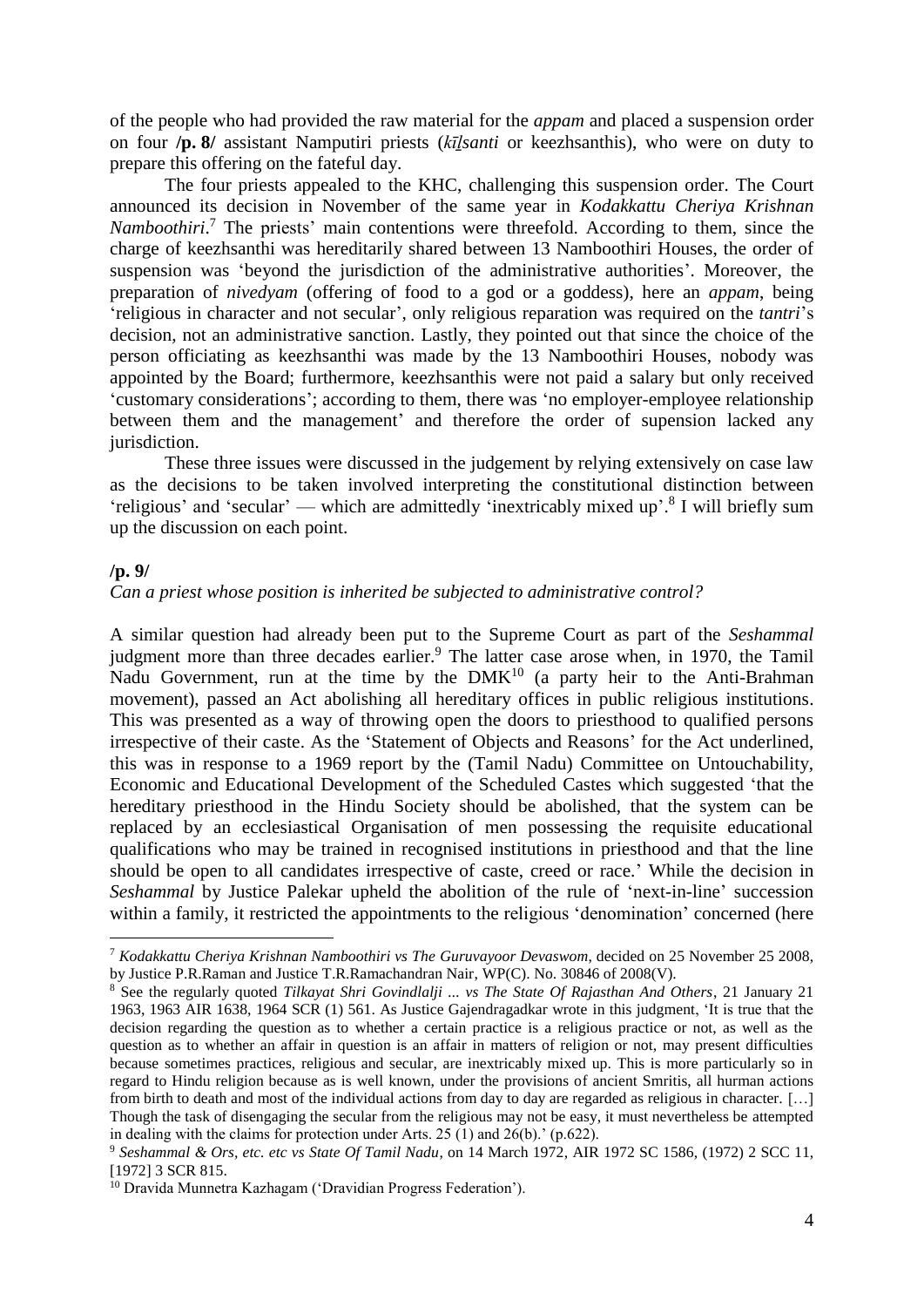Vaikhānasas), a disposition that, in practice, rendered inoperative the move planned by the DMK. An important question of law was nevertheless reaffirmed: a priest is a servant at a temple and his appointment is secular (*Seshammal*, p.832).<sup>11</sup> As such, hereditary positions are a matter of convenience and therefore liable to government legislation.

In the present Guruvayur case, however, the KHC chose not to rely directly on this decision but quoted other Supreme Court judgments: the so-called *Shirur Mutt* case, <sup>12</sup> which established a distinction **/p. 10/** between 'essential' aspects of religion, protected by Art. 25 and 26 of the Constitution, and non-essential aspects, legitimately subjected to State action; the *Shri Govindalalji* case,<sup>13</sup> which asserted the Courts' authority for disentangling the 'secular' from the 'religious'; and the *Narayana Deekshitulu* case, <sup>14</sup> upholding the abolition of hereditary rights of priests in Andhra Pradesh.

The latter judgment, written by Justice K. Ramaswamy,<sup>15</sup> quoted the earlier ruling in *Seshammal* and went a step further. The bulk of K. Ramaswamy's judgment relies on philosophical and theological considerations about what he saw as the fundamentals of religion and of Hinduism, with extensive quotes from Swami Vivekananda, Shri Aurobindo and former President of India Sarvepalli Radhakrishnan, among others. This situated 'religion' in a rather spiritualist and reformist perspective, a trend that had also been established in previous judgments; for instance, Justice K. Ramaswamy used a formula taken from *Ratilal* (decision by Bombay High Court in 1952): 16

'whatever binds a man to his own conscience and whatever moral or ethical principle regulate the lives of men believing in that theistic, conscience or religious belief that alone can constitute religion as understood in the Constitution.' (*Narayana Deekshitulu*, §86). 17

The *Narayana Deekshitulu* judgment concluded that the appointment of priests is a secular matter, as had already been affirmed in *Seshammal*, but this time with no limitation in terms of religious 'denomination'. Justice K.Ramaswamy argued in favour of **/p. 11/** broadening the possibilities of recruiting priests because there could otherwise be a shortage of them since youngsters were increasingly turning to other, more profitable careers. According to the Court, what was relevant was to be:

'an accomplished person in Agama rules having faith and devotion in that form of worship and also proficiency to perform rituals and rites, ceremonial rituals appropriate to the temple according to its customs, usages, Sampradayams etc. […] One who fulfils those pre-conditions is eligible to be considered and appointed to the office of archaka or other similar offices. The regulation of this secular activity, therefore, does not offend any faith or belief in the performance of those duties by a person other than one hailing from the family, sect/sub-sect or denomination hitherto performing the same.' (*Narayana Deekshitulu*, §125).

<u>.</u>

<sup>&</sup>lt;sup>11</sup> For a discussion see Baird (2005), Fuller (1991: 107, 128ff.), Fuller (2003: 162), Presler (1987: 134ff., 150ff.), Reiniche (1989: 34ff.).

<sup>&</sup>lt;sup>12</sup> The Commissioner, Hindu Religious Endowments v. Sree Lakshmindra Tirtha Swaminar of Sri Shirur Mutt, 16 April 1954, AIR 1954 SC 282. As Justice Bhagwati (2005: 43) explained, 'the secular State had to perform this historic function of confining religion to its essential sphere'. See also Mudaliar (1974: 164ff.), Fuller (1988), Baird (2005: 25), Mahmood (2006: 773).

<sup>13</sup> *Tilkayat Shri Govindalalji v. State of Rajasthan*, 21 January 1963, AIR 1963 SC 1638.

<sup>14</sup> *Shri A.S. Narayana Deekshitulu v. State of Andhra Pradesh*, 19 March 1996, 1996 III AD (SC)135, AIR 1996 SC 1765, JT 1996 (3) SC 482, 1996 (2) SCALE 911, (1996) 9 SCC 548, [1996] 3 SCR 543.

<sup>&</sup>lt;sup>15</sup> The Bench comprised Justice K. Ramaswamy and Justice B.L. Hansaria.

<sup>16</sup> *Ratilal Panachand Gandhi vs State of Bombay*, 12 September 1952, AIR 1953 Bom242, (1953) 55 BOM LR86, ILR 1953 Bom1187.

<sup>&</sup>lt;sup>17</sup> The original formula in *Ratilal* (§4) is : « whatever binds a man to his own conscience and whatever moral and ethiocal principles regulate the lives of men, that alone can constitute religion as understood in the Constitution.'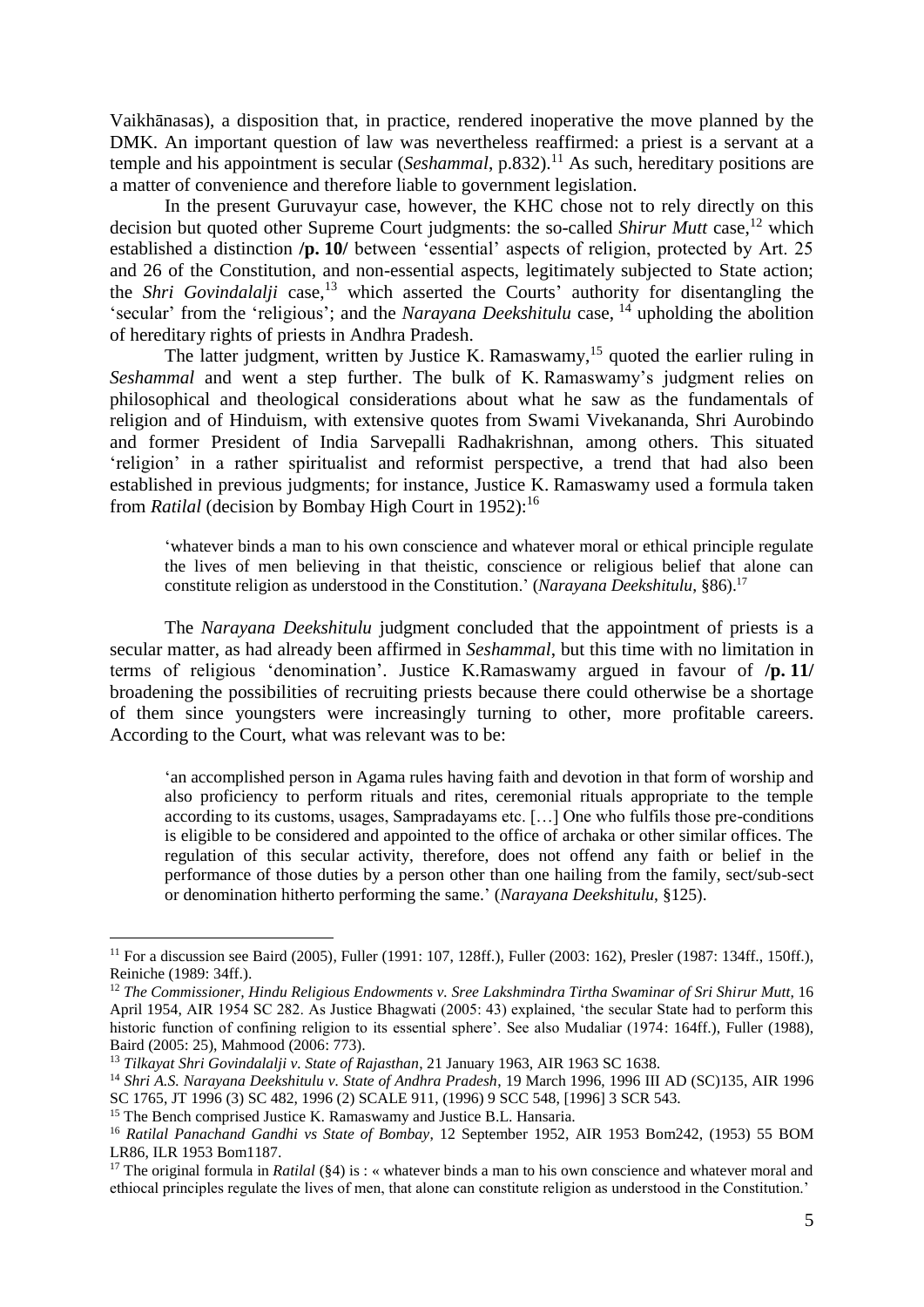The *Narayana Deekshitulu* judgment also established an important principle on which the KHC relied in the Guruvayur case:

'There is a distinction between religious service and the person who performs the service; performance of the religious service […] is an integral part of the religious faith and belief [...]. But the service of the priest (archaka) is a secular part. [...] Though performance of the ritual ceremonies is an integral part of the religion, the person who performs it or associates himself with performance of ritual ceremonies, is not.' (*Narayana Deekshitulu*, §118).

By a seemingly innocuous shift from considering the *appointment* of a priest as secular (as had so far been the case) to considering that the *service* of the priest and his *person* are also secular, Justice K. Ramaswamy clearly dissociated the (religious) act and the (secular) person. In the Guruvayur case,<sup>18</sup> the KHC established its decision by quoting these conclusions and was satisfied that:

'the above decision [*Narayana Deekshitulu*] squarely answers the point that even if a person has got a hereditary right to hold the office of Keezhsanthi, his service is still secular in character and such hereditary right can even be taken away by a legislation. It is true that the integral part of the work of the Keezhsanthi or a Santhi [pujari] may be religious, but his service as a Santhi of the temple is secular. […] In other words, his manner of performance of a religious character cannot **/p. 12/** be interfered with but the conduct of the person during and in the course of such performance is not beyond check and control by the authorities. He is still a holder of an office in the Devaswom and he is not beyond the disciplinary power of the authorities as prescribed by law. […] The duties performed as a Keezhsanthi may include religious and secular or both. But his right to perform the duties merely because it is hereditary does not mean that he is not part of the establishment.' (*Kodakkattu*, §25, 26).

Regarding the last point, however, the ruling reaffirmed an established legal view instead of breaking new ground. As early as 1911, a decision by Madras High Court,<sup>19</sup> also quoted in *Seshammal*, had stressed 'that even the position of the hereditary Archaka [priest] of a temple is that of a servant subject to the disciplinary power of the trustee.' (also Reiniche 1989: 40; Good 1989; Selvam 1997: 41).

#### *Is the preparation of the food items offered to the deity secular or religious?*

On this question, the KHC referred to the *S.A.P. Srinivasamurthy* case decided in 1971,<sup>20</sup> in which the High Court of Andhra Pradesh, on the basis of *Shirur Mutt*, ruled that the preparation of food offerings is indeed a religious process:

'the mere fact that offerings of food involve expenditure of money or employment of priests and servants or the use of marketable commodities would not make them secular activities partakings [sic] of a commercial or economic character; all of them are religious practices and should be regarded as matters of religion within the meaning of Article 26(b) [of the Constitution]' (*S.A.P. Srinivasamurthy*, §33).

<sup>18</sup> *Kodakkattu Cheriya Krishnan Namboothiri vs The Guruvayoor Devaswom*, 2009 (1) KLT 506.

<sup>19</sup> *K. Seshadri Aiyangar and two Ors. vs Ranga Bhattar*, 7 April 1911, (1912) ILR35Mad631.

<sup>20</sup> *Sri Archakam Peddinti Srinivasamurthy Dikshitulu vs The Commissioner, Charitable and Hindu Religious Institutions and Endowments in Andhra Pradesh at Hyderabad and Anr.*, 8 September 1971, AIR 1973 AP 325.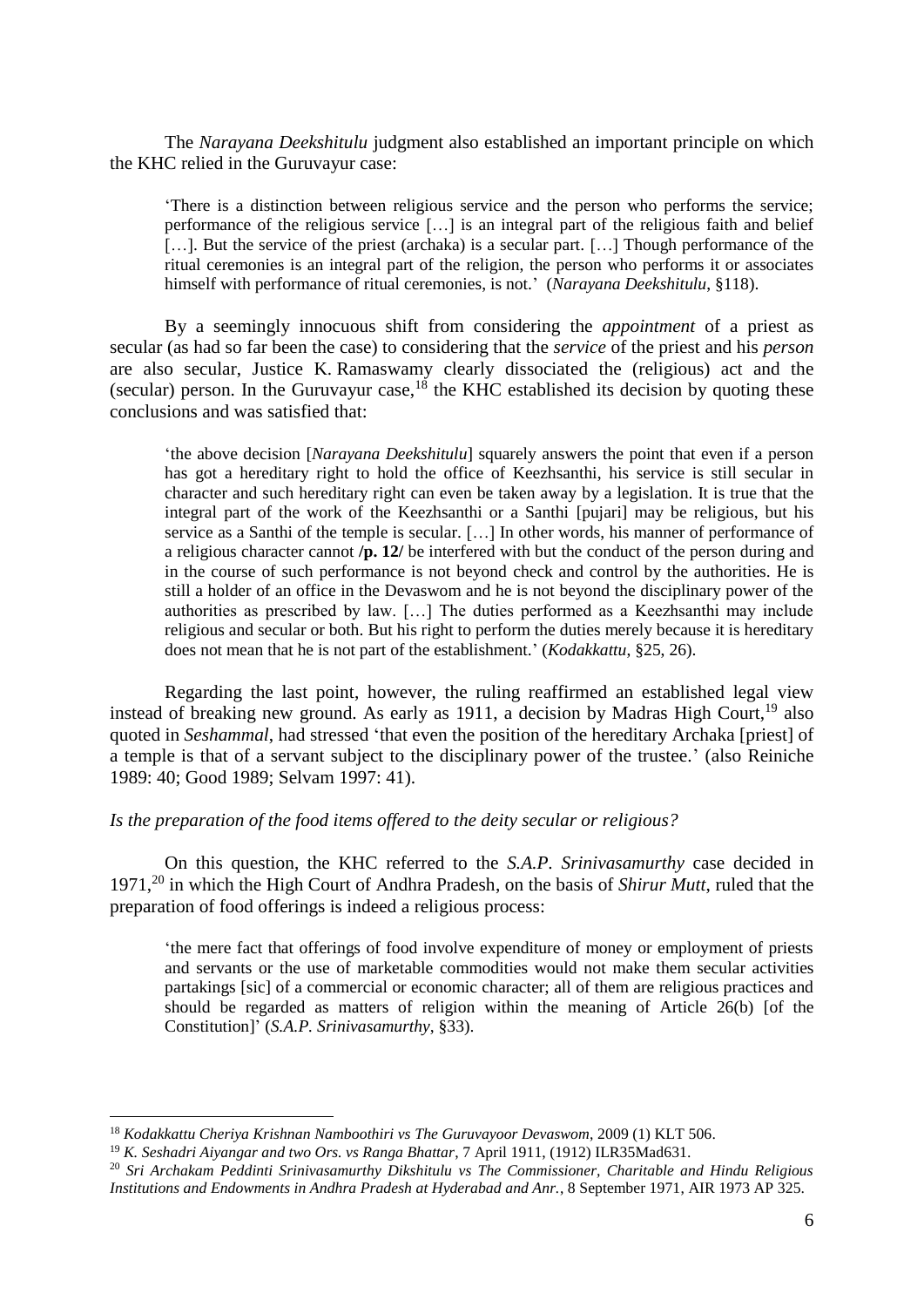However, the KHC went further and attributed full importance to the disjunction that K. Ramaswamy, in *Narayana Deekshitulu*, had previously established between the religious act and the person performing it:

**/p. 13/**

'according to us, the conduct of the person has nothing to do with the religious faith attached to such duties. If in the performance of any such act, a person misconduct [sic] himself, that is certainly a secular matter and as has been held by the apex court, the fact that a person happens to offer his service based on his hereditary right will not absolve him from being proceeded with any disciplinary action in case he misconduct himself in the performance of such duties. [...] In other words, person [sic] in charge of the preparation of prasadam is by his own act affecting the purity from the point of view of religious faith must be liable to be corrected since the conduct of the person is something in which spiritual remedy may not be quite sufficient or appropriate. One may perform any purificatory act as to preserve the spiritual power of the deity or to ward off any evil consequence. This by itself will not in any way curtail the action being pursued on the administrative side if the facts and circumstances do warrant the same.' (*Kodakkattu*, §29).

And to further clarify the matter, the Court underlined that 'even though the preparation of the Nivedyam [food offered to the deity] is considered to be religious it cannot, however, be said that the conduct of the person engaged while and during the course of such preparation is in any way religious.' (ibid.: §31).

#### *Can priests holding a hereditary charge be said to be in an employee–employer relationship with the temple administration?*

This third question echoes the first one with a slight twist: the focus is now on the word 'employee'. The KHC observed that in similar cases it had been held that 'even a person engaged as per custom, hereditary or otherwise can still be called appointees "otherwise made" though not in writing by any order of appointment' (*Kodakkattu*, §32). Therefore, 'hereditary employees are also employees under the disciplinary control of the administration.'(ibid., §32) The Court evoked a similar earlier case (suspension of hereditary servants of the Guruvayur temple after a theft)<sup>21</sup> in which it had held that:

#### **/p. 14/**

'though it may be true that the petitioners therein cannot be termed as full-fledged employees of the Devaswom as it is a hereditary right of the families to perform the religious duties in the temple, at the same time, [...] even assuming that they are not full-fledged employees, still it was held that they are amenable to the control of the general administration.' (ibid., §32)

A key argument taken into consideration by the Court was that the petitioners were given remuneration both in kind and in cash:

'Though they may not be receiving a fixed amount by way of salary in any particular scale of pay, the averments clearly show that they are in receipt of various benefits from the Devaswom. Their performance of work is in a regulated manner. Their work is connected with the temple affairs. In these circumstances, though the manner of their engagement in the temple may be by virtue of any such custom or any hereditary right, it cannot be said that there is no employer employee relationship at all.' (ibid., §32)

The court eventually upheld the suspension order.

<sup>1</sup> <sup>21</sup> KHC, judgment rendered in O.P. 529/1988 (I was unable to find more references).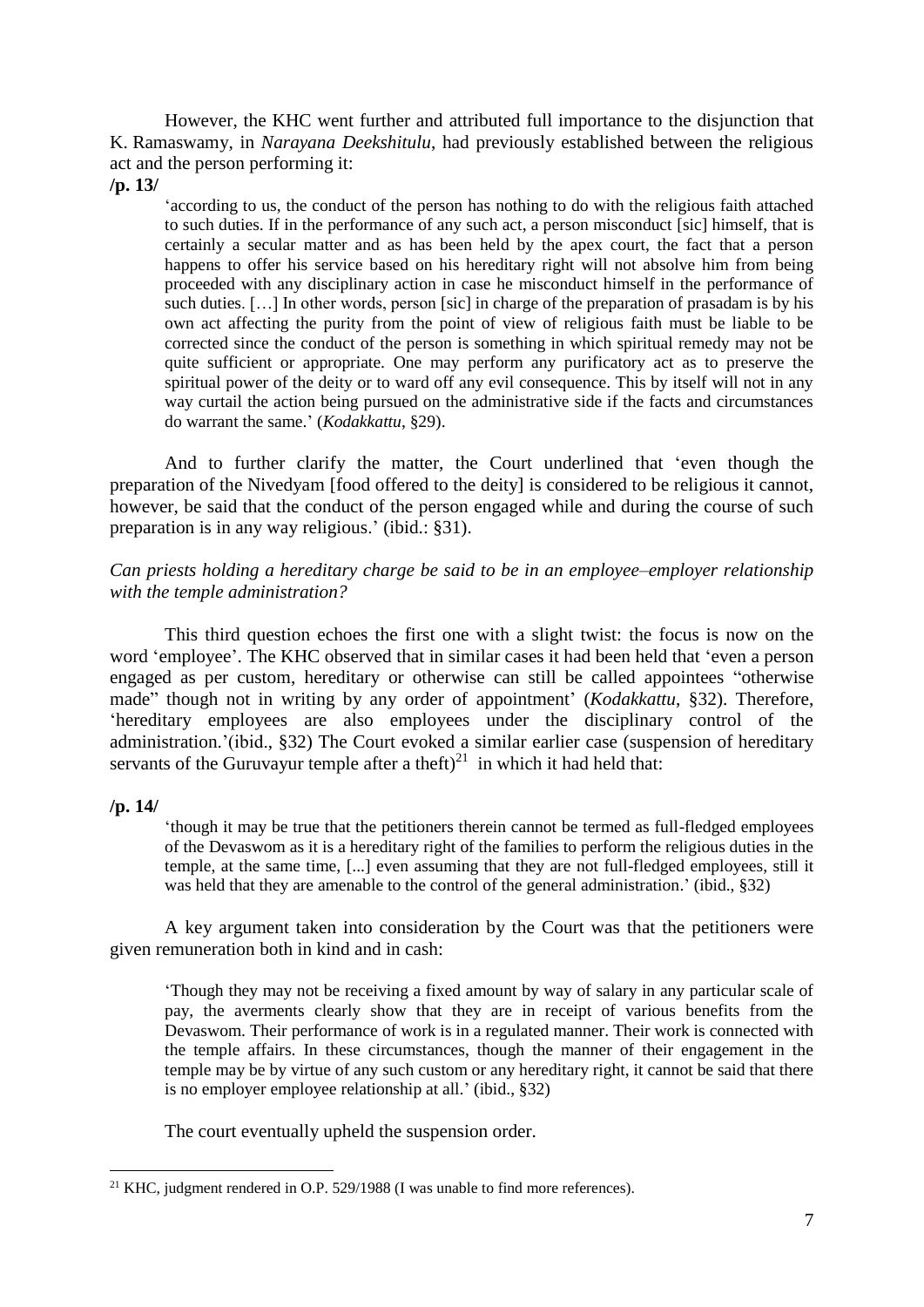This judgment is one of many that are trying to disentangle what is 'essential' to religion and what is not, what is 'secular' and what is not: in the present case, hereditary rights are not essential to religion; the personal behaviour of somebody engaged in a religious activity is secular; religious acts are performed by secular persons, etc. As a consequence, priests officiating at a public temple are mere employees, whether 'full-fledged' or not, even if they claim a hereditary charge.

This marks a turning point. Twenty years earlier, the KHC had dismissed the petition made by a priest working at a family temple, who was asking for arrears of pay.<sup>22</sup> The judge could not resist making rather disparaging comments about the supposed lack of ethics the petitioner displayed in making such a 'materialistic' demand, and dismissed his plea:

'It is unnecessary in this case to consider whether other employees of a Devaswom will adequately satisfy the requirements of the relevant definition of "employee" or "workman". A poojary or a priest stands away **/p. 15/** from the general queue, with his distinctive dress, decorum, discipline and devotion, and with his distinct duties and subtle service. There is all the difference between a mahout, cook or clerk, active in the precincts of the temple or its corridors and office rooms, and priest placed in the sanctum sanctorum and silently saying his prayers.' (*A. Keshava Bhatt*, §19).

Therefore, the judge concluded, it is impossible to equate a priest to 'a mere wage earner' and to consider him as a 'workman', as defined in the Industrial Disputes Act, 1947. (*A. Kesava Bhatt*, §20). Some years later, priests might still not be covered by the Industrial Disputes Act but they are certainly treated as employees and their demand for an increase in salary no longer appears unacceptable – even though, as with many such demands, it may not necessarily be granted.<sup>23</sup> The next section details some aspects of this employer-employee relationship.

#### **Priests as employees**

1

Writing in 1984 about temples in Tamil Nadu, Fuller (1991: 32) remarked that 'in all major temples in South India, priestly rights are de facto hereditary.' The same cannot be said for public temples in the southern half of Kerala, which corresponds to the former princely states of Travancore and Cochin. Here, the Rajas have been engaged in a centralization process since the middle of the eighteenth century, which included extensive control of temples. At the beginning of the nineteenth century, for instance, the Raja of Travancore used to supervise more than 1,500 temples of which 400 were sirkar (Government) temples. After Colonel John Munro was nominated British Resident in Cochin and in Travancore in 1810 (soon after he also assumed the charge of Diwan in both States), government control over these temples became tighter, incorporating the revenue of sirkar temples directly into the State's general revenue (Yesudas 1977). It assumed their direct administration to the tiniest detail, <sup>24</sup> initially through each State's **/p. 16/** Board of Revenue, then by a specific department, the Travancore Devaswom Board (TDB) and the Cochin Devaswom Board (CDB). At the time the two States merged into the State of Travancore-Cochin in 1949, prior

<sup>22</sup> *A. Kesava Bhatt vs Sree Ram Ambalam Trust and Anr.*, Kerala High Court, 23 September 1988, 1989 (59) FLR 379, (1990) I LLJ 192 Ker. The case was an appeal following an unfavorable decision by the Labour Court at first instance (Appeal No. O.P. No. 7451/1988-K).

<sup>23</sup> *N. Govindan Namboothiri vs Travancore Devaswom Board and Others*, 10 January 2013, WP(C).No. 11293 of 2009 (F).

<sup>24</sup> The *Travancore Devaswom Manual* of 1935 is replete with precise regulations concerning all aspects of temple life.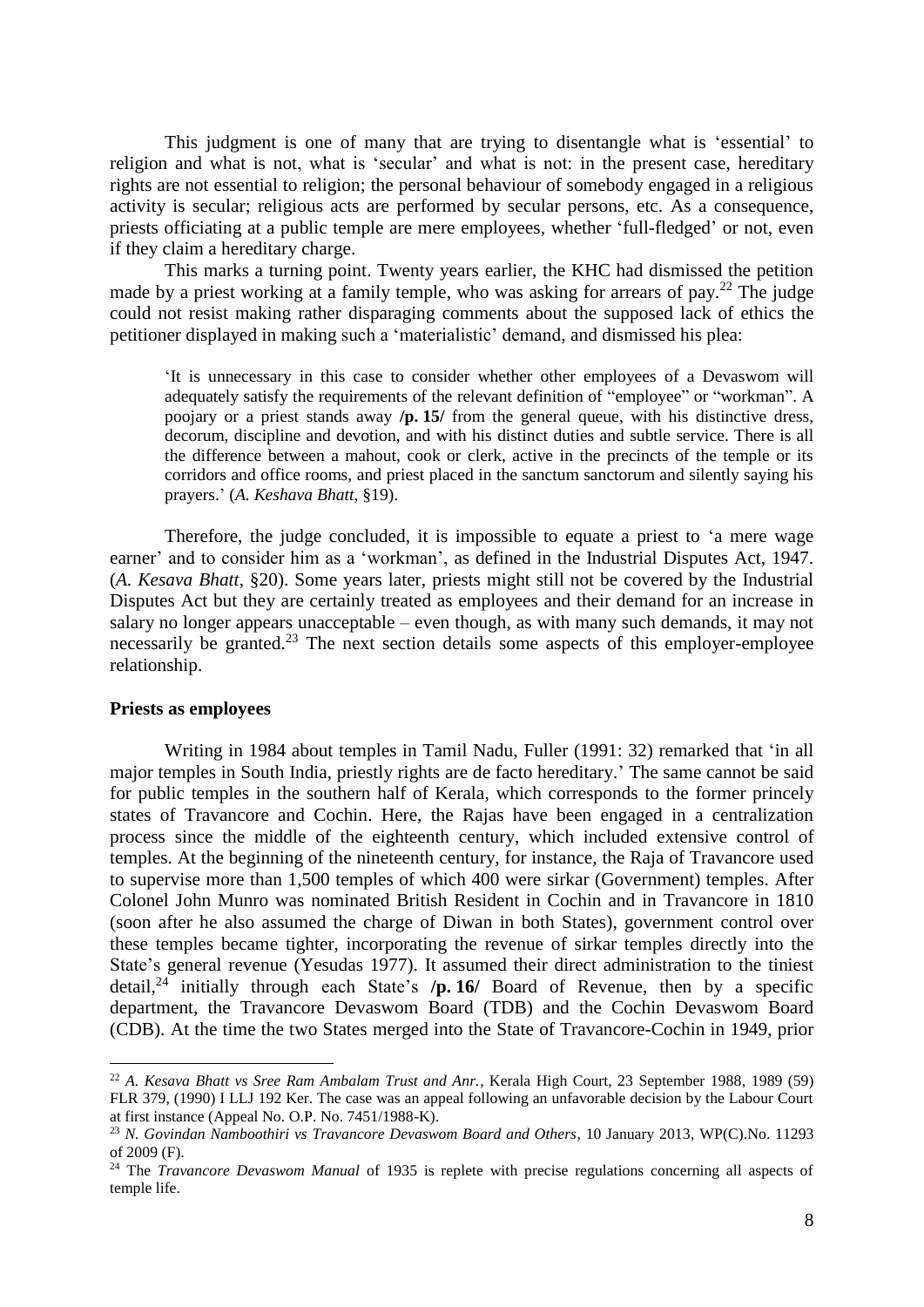to the constitution of Kerala on a linguistic basis in 1956, their respective Devaswom Boards were regulated by a common Act, the Travancore-Cochin Hindu Religious Institutions Act—1950, which is still in force today (with amendments).<sup>25</sup>

Thus, in the southern half of Kerala, the management of the main temples (numbering about 2,000) has been under State administration for more than two centuries. Indeed, the Government does not interfere directly: it appoints Devaswom officials who supervise the administration of temples according to standard guidelines. This influence has extended to an ever growing number of temples because the administration of private ones—except for family temples—can be taken over by the Boards at the request of their trustees or in the event of averted mismanagement (a regular argument in the past for assuming control).<sup>26</sup> Similar developments took place throughout India during the twentieth century (Dhavan 2001: 315; Sen 2010: 40, 61).

The posting of a priest in these temples is often temporary. In the case of the TDB, a statutory distinction exists between employees (including priests) who possess a *kārāṇma* right (a hereditary service for which land was originally given in return) and those who do not. The latter are appointed directly by the board according to a selection process. Current rules mention that:

'such selection is made after **/p. 17/** inviting applications from eligible Hindu candidates […]. A rank list is prepared after interviewing the eligible candidates on the basis of the marks secured by each of them. (A panel consisting of the President and members of the Board, the Devaswom Commissioner and a competent Thanthri would interview the candidates).' (*N.Adithayan* 1995, §6) <sup>27</sup>

The standard length of time during which the position of headpriest (*mēlsanti* or melsanthi) is held in TDB-controlled temples is 3 years according to guidelines established in 1956, $28$  but may vary for a particular temple (for example, one year for the famous pilgrimage centre of Sabarimala); in other non TDB temples, the duration of office for such a position may vary, from six months (as in Guruvayur) to a longer period of time, but always for a limited duration.

As a result, there is a regular turnover of officiating priests and head priests at the main public temples, and thus a job market for priests has emerged. In a case decided by the KHC, concerning the appointment to the annual position of *mēlsanti* at Sabarimala, an applicant mentioned that over the past 45 years he had worked in eight different temples and had been *mēlsanti* in seven of them (twice in Guruvayur).<sup>29</sup> Such mobility may result either from being

<sup>&</sup>lt;sup>25</sup> Other more recent public (Kerala State) Devaswoms Boards are the Guruvayur Devaswom Board (1978) and the Malabar Devaswom Board (2008).

<sup>26</sup> *Travancore-Cochin Hindu Religious Institutions Act*, 1950, Chapter 5. This disposition reconfirms a previous Travancore Regulation dated April 1904. Regular court cases come before KHC which contests the taking over of private temples. Among recent cases, see *M.Gangadharan nair vs The Commissioner*, 22 July 2013, W.P.(C) No. 22507 of 2011); or *K.S. Vasudevan Namboothiri v. The Cochin Devaswom Board*, Rfa.No. 158 Of 2010 (D), 28 March 2012. One such case concerns the temple of Sri Padmanabhaswamy in Thiruvananthapuram, the 'patron' God of the former state of Travancore, after the discovery of treasures in its vaults – see *Uthradam Thirunal Marthanda ... vs Union of India* on 31 January 2011, WP(C).No. 4256 of 2010(O).

<sup>27</sup> *N. Adithayan vs The Travancore Devaswom Board And .*.. on 4 December 1995, AIR 1996 Ker 169.

<sup>28</sup> *Travancore Devaswom Board Manual*, 1956.

<sup>29</sup> *M.D. Venu Namboodiri vs The Travancore Devaswom Board* on 1 October 2009, WP(C).No. 25699 of 2009(F).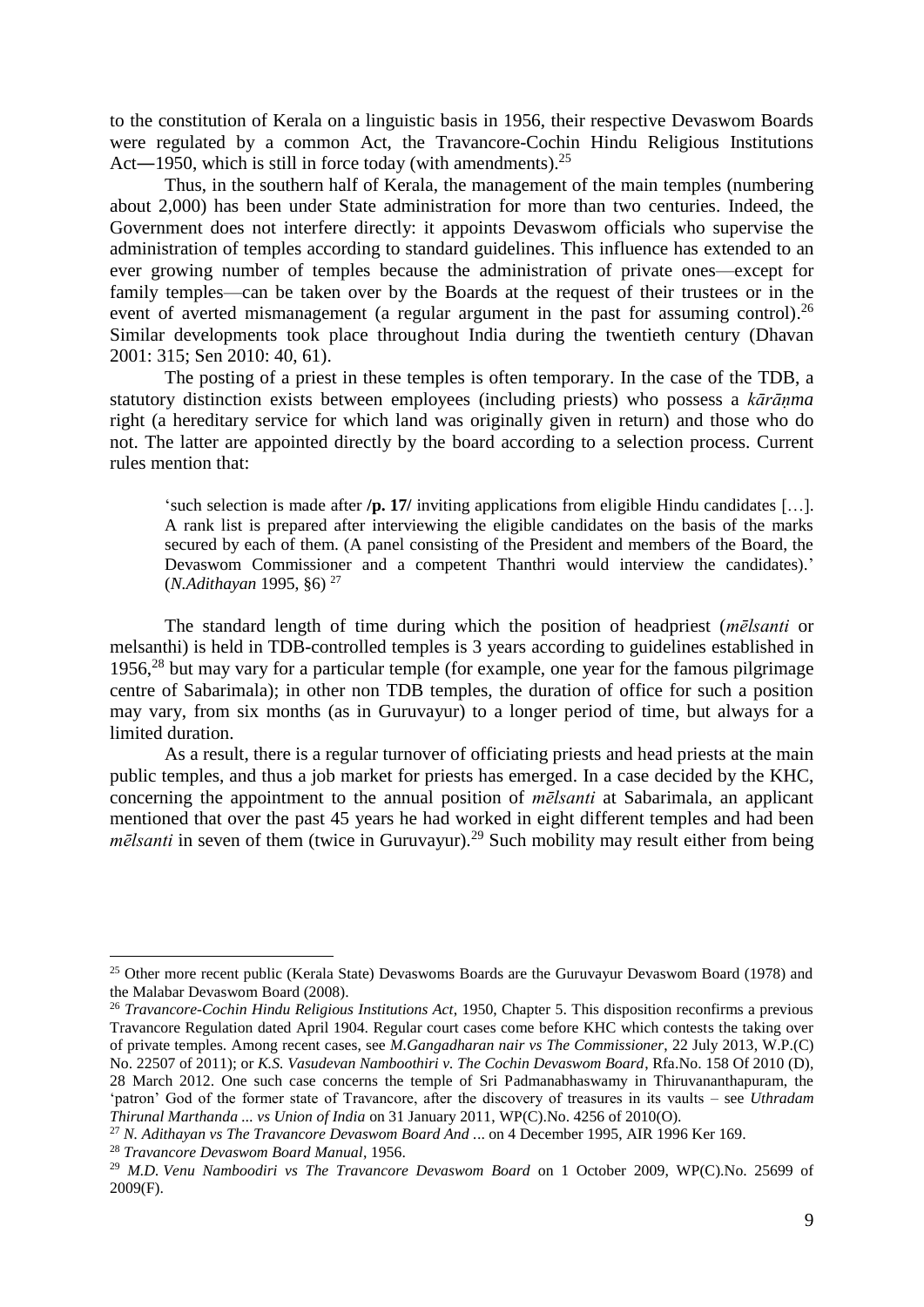selected for vacancies or from a simple administrative transfer from one temple to another, either by special decision or on a routine basis.<sup>30</sup>

The selection process is crucial in this overall administrative machinery. It leads to regular litigations, especially where wealthier temples are concerned. This is the case for the Sabarimala temple run by the TDB which, of all the temples in Travancore, draws the highest income during the pilgrimage season. In this competitive market, the recruiting administration tries its best to adopt a selection process that is framed by 'rational' guidelines. Applicants have to include in their application a certificate of ritual expertise signed by a *tantri* and **/p. 18/** to have achieved a certain standard of general education as well as some proficiency in Sanskrit.

In the year 2000, for instance, a total of 52 applications were received for the position of melsanthi at Sabarimala, out of which 50 applicants were called up for an interview. Fortyeight showed up and five were short-listed. The final selection was made, as is customary for appointments to this particular position, by drawing lots in front of the god's *sanctum* (*Mohandas Embranthiri*, §6). <sup>31</sup> However, a petition was filed before KHC contesting the results of the interview. According to the petitioner, when summoned for the interview, he answered all the questions 'perfectly well' but, contrary to his expectations, was not shortlisted. In effect, he was contesting the competence of the members of the selection committee. The counter affidavit filed by the respondents provided some details of the guidelines that, they said, had been followed during the interview:

'The procedure adopted was by asking questions on three topics. [...] Question on item (a) carried a maximum mark of 15, on item (b) 10 marks and that on item (c) 15 marks. For personality, a maximum of 10 marks was to be allotted under item (d). Thus the total works out to 50 marks. A minimum of 5 marks is to be obtained on each item at the hands of every one of the Interview Board members. Then alone the candidates get qualified for selection by drawing lots. The average of the marks given by all the members was separately tabulated. [...] It is further stated that the questions put were objective types within the purview of the items indicated in the format. The Thanthri being an authority on all religious rites often led the interview.' (*Mohandas Embranthiri*, §6).

Thus, the TDB claimed, 'the method of assessment was rational.' (ibid.: §7).

In order to prepare candidates for these exams, schools of ritual have been created in various places, alongside traditional education in the family or with a personal tutor. Fuller (1996; 1997; 2003) analyzed similar changes from a traditional to a school-based learning process in Tamil Nadu. He mentions a school that opened in that State as early as 1963. Similar developments seem to be slightly **/p. 19/** more recent in Kerala. Derrett (1999: 501) mentions the existence of an education scheme for future priests in Kerala in 1968, which may be the one that was launched in 1969 by the TDB and managed by the Ramakrishna Mission:

'Ten Hindu students irrespective of their caste were selected for imparting training as Santhikars [priests]. Later the number of trainees was increased to 11 for the purpose of including a Harijan also. On successful completion of the training, those trainees were permitted to wear "sacred thread" for which a ceremony of "Upanayanam" was performed.' (*N. Adithayan* 1995, §7).

<sup>30</sup> *K.V.Padmanabhan Nambuthiri vs The Cochin Devaswom Board* on 21 January 2013, W.P.(C)No.28047 of 2012; also *Muraleedhara Bhatt vs Travancore Devaswom Board* on 25 February 2014, WP(C).No. 3099 of 2014 (J).

<sup>31</sup> *Mohandas Embranthiri vs Travancore Devaswom Board* dated 10 November 2000.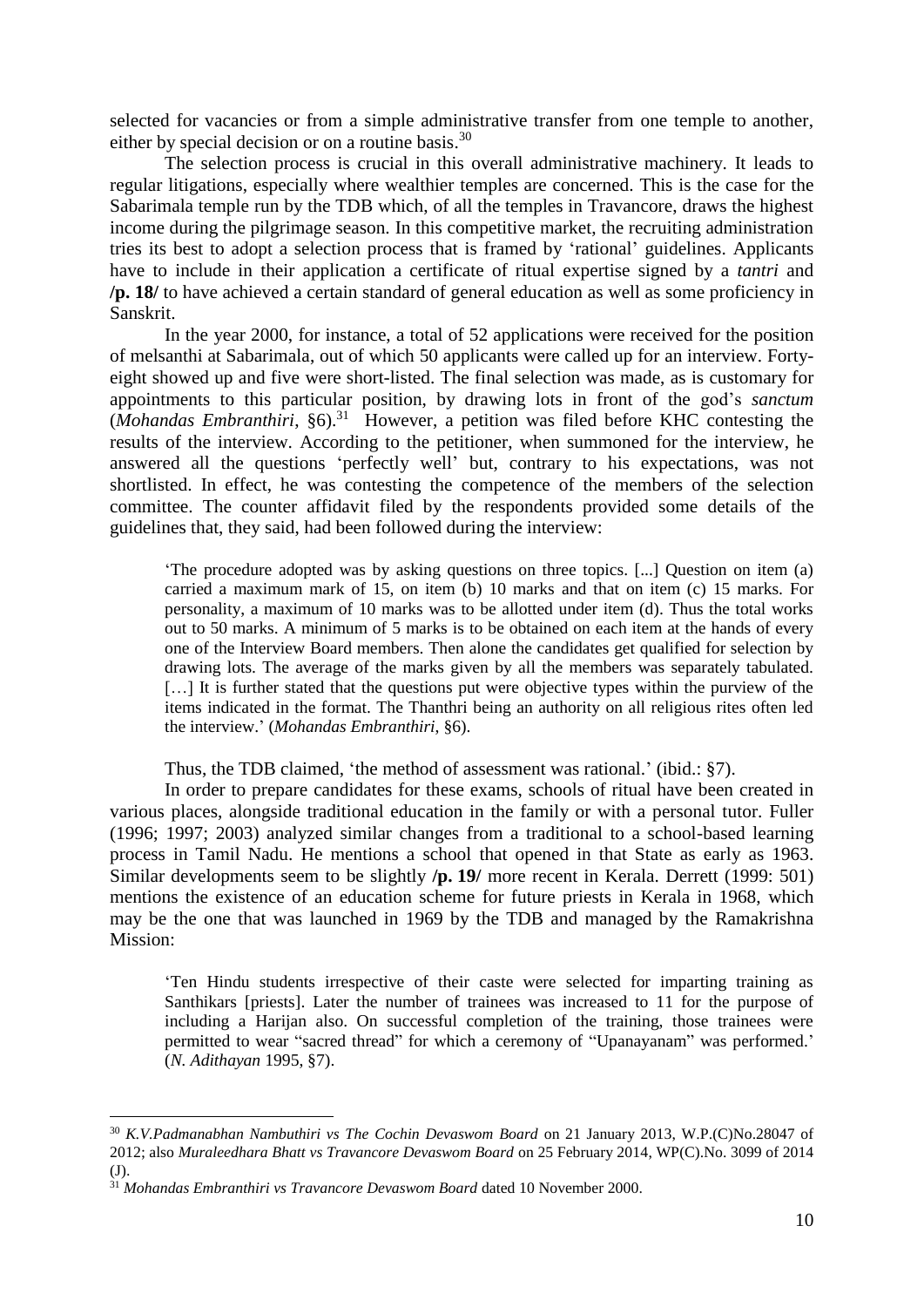I will come back to the question of caste in the next section. It is worth noting for now that from its very inception, the education scheme for priests, which was sponsored by the State in Kerala, aimed at establishing a priesthood free of caste distinctions, and that the realization of this project was entrusted to a reformist Hindu organization founded by Swami Vivekananda. This organization also issues certificates of conversion to Hinduism after performing rituals deemed appropriate: in a way, the transformation of priests from different castes into 'new' Brahmans (as suggested by wearing the sacred thread and by performing an initiation ceremony) partakes of a logic of transformation of the person through rituals and recalls the 'purification' ceremony developed by another reformist organization, the Arya Samaj, for 'reconverting' Muslims or Christians to Hinduism or for upgrading the status of low-caste Hindus (Clémentin-Ojha 1994).

Since then similar schools have flourished. One of these is the Tanthra Vidya Peedhom which was founded in 1972 in Guruvayur and is now based in Alwaye. It came into being thanks to strong support from a militant RSS<sup>32</sup> member, P. Madhavan (Madhavan 1988) and, as in the case of the Ramakrishna-TDB school, it called on Kerala's chief ritual Brahmanical authorities (*tantri*) to teach there; schooling was open to all castes. Another school is the Sri Narayana Tantrika Research Vidyalayam, founded by an Ezhava-born *tantri*, Paravur Sreedharan Tantri (1925-2011). Educated in ritual texts and performances by personal tutors, including a Brahman, he was hailed as the first non-Brahman *tantri* (Ezhavas formerly borne the stigma **/p. 20/** of 'untouchability'). <sup>33</sup> His school of temple rituals is open to all castes, and has the support of the SNDP Yogam,  $34$  the Ezhava community's organization.

Yet another school, Puthumana Tantra Vidyalaya, was founded in 2001 by a Brahman *tantri* for the 'common people'; it now has nine branches in Kerala and is run by his descendants.<sup>35</sup> His son, Maheswaran, who has successfully completed the Tantra Vidhya Peedhom curriculum, claims to have 'over 1,500 students learning pooja vidhi [puja procedures] from him at his tantra school, where anyone can join without caste bar.' The school's web page is explicit:

'These course [sic] can be attended by anyone who has keen interest in studying mantra and tantra. No caste bar. Kindly call us for more details, book in advance to avoid last minute rush $^{36}$ 

These changes have received the support of some ritual authorities in Kerala. In 1987, a meeting of Brahman ritualists backed by Hindu nationalists adopted a common declaration (the so-called 'Paliyam Declaration') proclaiming that anyone can attain Brahmanhood through his actions, even if they have not been born a Brahman, and can therefore become a priest (Mukundan 2001)―a probable influence of Arya Samaj (with antecedents in the Upanishads). The movement has gained such momentum that a strong, rather conservative organization such as the Nayar Service Society (NSS, organizing the Nayar community) also opened a school of rituals for Nayar students (ritually classified as sudras) in 2010, after having first opposed the idea that non-Brahmans could become priests (*The Hindu* 2010; *The* 

<sup>&</sup>lt;sup>32</sup> Rashtriya Swayamsevak Sangh, the structuring organization at the core of the constellation of Hindu activists' movements.

<sup>33</sup> See for instance 'Brahmasree Paravoor Sreedharan Thanthri (1925-2011) at http://vaikhari.org/sreedharanthanthri.html; 'Sreedharan Tantro received Amrita Keerti' at http://www.amritapuri.org/835/tantri.aum; 'Paravoor Sreedharan Tantri passes away' at http://www.haindavakeralam.com/HKPage.aspx?PageID=14318 (all accessed 12 May 2014).

<sup>34</sup> Shri Narayana Dharma Paripalana Yogam.

<sup>35</sup> http://puthumanaganapathy.com/index.php/tantra-vidyalay-eng.html (accessed 13 May 2014).

<sup>36</sup> http://puthumanaganapathy.com/index.php/coursedetails.html (accessed 13 May 2014).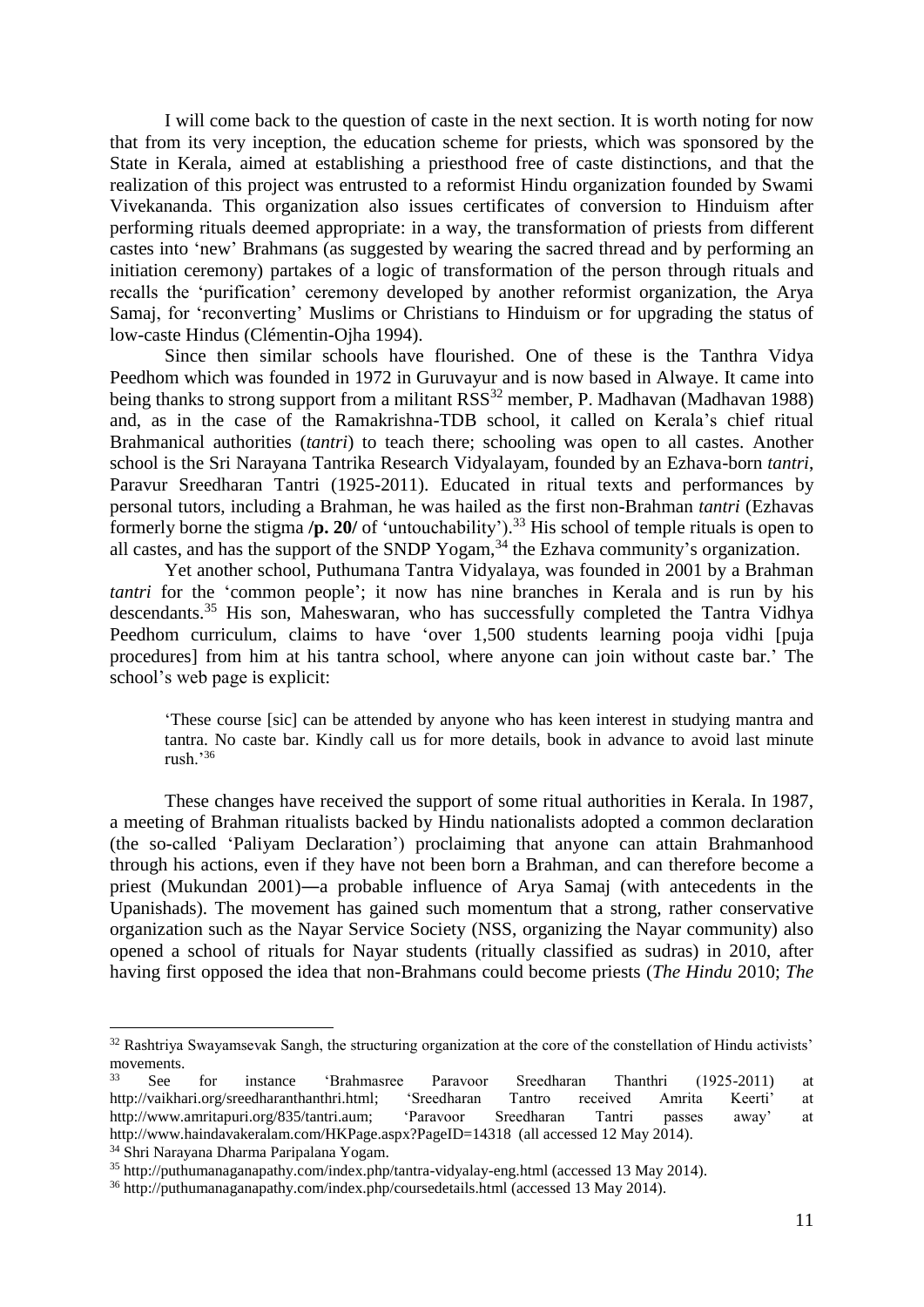*Times of India* 2013. These facts starkly contrast with the situation in Tamil Nadu where, according to Fuller, the (aborted) plans to open an Institute of Vedic Sciences

**/p.21/**

1

'were always unworkable because no government-run college open to non-Brahmans and subject to the reservation policy could operate […] teaching Vedic and Agamic texts. […] As every knowledgeable Brahman with whom I discussed the matter agreed, the Academy could never have recruited enough competent teachers or willing students.' (Fuller 2003: 123ff.).

In Kerala, students from castes that were formerly considered to be of low ritual status have enrolled in such institutions managed by high-ranking Brahman ritual specialists, with both the support of the secular State, as well as of caste organizations, Hindu reformists, and Hindu nationalists.<sup>37</sup> Nothing in the law prevents these priests from applying for positions in Brahmanical temples run by public Boards in Kerala, where officiating priests have so far always been so-called Malayali Brahmans (Nambutiris, Embrantiris, Pottis).

#### **Merit, not birthright**

Of course, priests of all castes do officiate in all kinds of Hindu shrines at their own respective level. What is new here is the possibility for a priest who has not been born a Brahman to officiate in 'orthodox' Brahmanical temples that are patronized by the higher castes.

In the 1950s and the 1960s, a great deal of litigation was concerned with the opening of public temples to all castes, in conformity with Arts. 15, 17 and 25 of the Constitution. While court rulings confirmed the right of entry irrespective of a person's caste, they maintained existing exclusionary practices regarding the possibility of officiating in the sanctum.<sup>38</sup> Even the DMK's proclaimed determination in 1970 to appoint Harijans as priests in Brahmanical temples in Tamil Nadu led to the already mentioned *Seshammal* judgment<sup>39</sup> which, though abolishing hereditary rights concerning priesthood, maintained that **/p. 22/** the latter should be preserved within the religious 'denominations' concerned.

A marked change characterized the late 1990s as evidenced by a few Supreme Court rulings which confirmed the right of State governments to legiferate in matters of priestly succession and advocating educational and technical expertise as a requirement for the selected candidates.<sup>40</sup> The Kerala case to which we will now turn is an even more radical move towards appointing priests of any caste to any (non denominational) public temple.

The controversy was sparked off when, in 1993, the TDB appointed as priest (here *śantikkāran*) in a small Brahmanical Siva temple, a person born into the Ezhava caste. A petition demanding that this nomination be withdrawn was immediately filed by a Brahman

<sup>37</sup> See for instance '"Dalit" priests lead Hindu resurgence', http://www.hindunet.org/srh\_home/1997\_5/0052.html (accessed 11 May 2014); also 'Puja training irrespective of caste', http://rajeev2004.blogspot.fr/2007/10/pujari-training-irrespective-of-caste.html (accessed 11 May 2014).

<sup>38</sup> For instance *Sri Venkataramana Devaruand ... vs The State Of Mysore And* ... on 8 November 1957, 1958 AIR 255, 1958 SCR 895; *Sastri Yagnapurushadji And ... vs Muldas Brudardas Vaishya And .*.. on 14 January 1966, 1966 AIR 1119, 1966 SCR (3) 242.

<sup>39</sup> *Seshammal and Others v. State of Tamil Nadu*, AIR 1972 SC 1586; (1972) 2 SCC 11; (1972) 3 SCR 815.

<sup>40</sup> *A.S. Narayana Deekshitulu vs State of Andhra Pradesh*, 19 March 1996, 1996IIIAD(SC)135, AIR1996SC1765, JT1996(3)SC482, 1996(2)SCALE911, (1996)9SCC548, [1996]3SCR543; *Bhuri Nath and Ors. Vs. State of J&K and Ors.*, 10 January 1997, AIR1997SC1711, JT1997(1)SC546, (1997)2SCC745, [1997]1SCR138; *Sri Adi Visheshwara Of Kashi Vishwanath Temple, Varanasi And Ors. vs State Of U.P. And Ors.* on 14 March 1997, JT 1997 (4) SC 124, 1997 (3) SCALE 1, (1997) 4 SCC 606.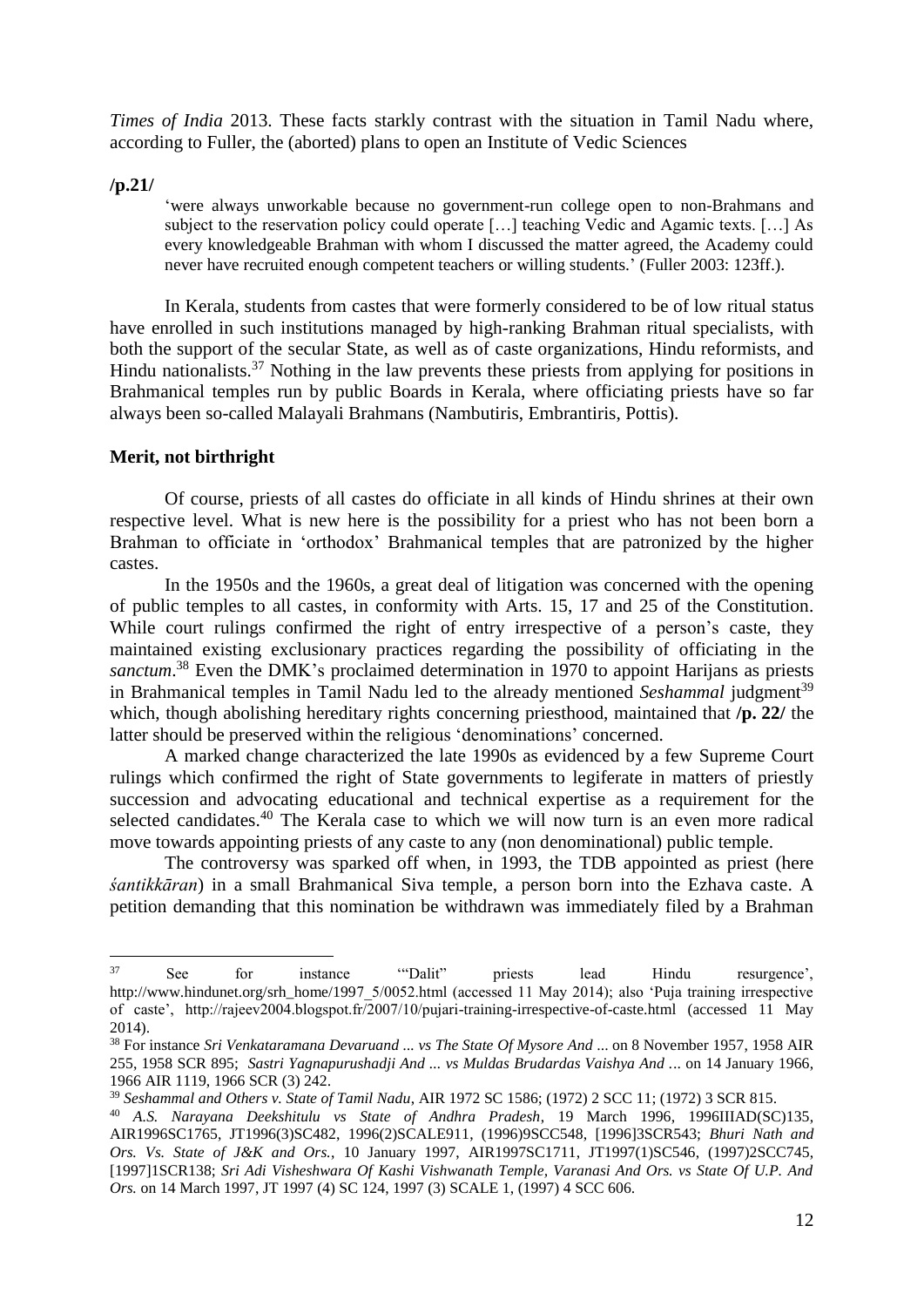devotee (*N.Adithayan* 1995). <sup>41</sup> A full bench at KHC confirmed the appointment in 1995. On appeal, the Supreme Court upheld this judgment in 2002 (*N.Adithayan* 2002).<sup>42</sup> The national press regarded this ruling as 'administering a crushing-blow to the age-old custom and tradition of bestowing priesthood of Hindu temples exclusively on Brahmins' (*Deccan Herald*, 6.10.2002).

The priest who had been nominated, K.S. Rakesh, had successfully passed the selection process organized by the TDB in 1992 to fill various positions in its temples and had ranked 31st 'among the 54 selected out of 234 interviewed from out of 299 applicants' (*N. Adithayan* 2002, p.2). His father was Paravur Sreedharan Tantri, the founder of the school in rituals Sri Narayana Tantrika Research Vidyalayam, situated not far from the Siva temple where his son was appointed.

#### **/p. 23/**

1

The nomination of K.S. Rakesh was contested before KHC on the grounds that 'a non-Brahman is not expected to perform Pooja rituals in the sanctum sanctorum of temple in Kerala as per the recognised usage' (*N. Adithayan* 1995, §3). For its part, the TDB affirmed that for the past ten years this had been standard practice in the temples it managed (ibid.: §7).

The KHC's judgment (*N. Adithayan* 1995) developed successive points. It examined the possibility that the appointment might run counter to existing usage and held that

'the word "usage" generally denotes a habit or a mode of conduct or a course of action. Though such behaviour may generally be linked with human actions it is not the identity of the person vis-a-vis his caste which matters in discerning the contours of any "usage".' (ibid.: §9)

Furthermore, it affirmed: 'nor can we affix legal approval to any usage by which persons belonging to one particular caste alone are employed in any office, be it priest-hood or even above it' (ibid.: §12), because, according to the Court, this would amount to a form of discrimination condemned by the Constitution. Indeed, the Court added, the protection of the freedom of religion is a Constitutional right, but only as far as a given practice is recognized to be an 'integral' part of that religion:

'petitioner has no case that practice of a Malayala Brahmin performing poojas and rituals in the sanctum sanctorum of a temple is an essential and integral part of Hindu religion. Even otherwise, the right under Article 25 of the Constitution is placed only subject to the other fundamental rights enumerated in Part III of the Constitution. No religious right can, therefore, be claimed in contravention of the other fundamental rights.' (ibid.: §16).

The counsel for SNDP Yogam, in favour of the appointment, put forward the argument that the present case was directly appertained to Article 17 (Abolition of untouchability) of the Constitution. An act of discrimination against a Harijan, whatever the position for which he stands candidate, even a priest, would violate this Article and the dispositions of the *The Protection of Civil Rights Act* (Act 22 of 1955), which specifically sanctions punishment for

'whoever on the ground of "untouchability" prevents any person […] from worshipping or offering prayers or performing any religious service in any place of public worship […] in the same manner and to the same extent as is permissible to other **/p. 24/** persons professing or any section thereof, as such the same religion' (*Protection of Civil Rights Act,* Section 3(b)).

<sup>41</sup> *N. Adithayan vs The Travancore Devaswom Board And* ... on 4 December 1995, AIR 1996 Ker 169.

<sup>42</sup> *N. Adithayan vs The Travancore Devaswom Board & Ors.* on 3 October 2002, AIR2002SC3538, 2003(1)ALD28(SC), 2002(4)ALLMR(SC)843, 95(2003)CLT504(SC), JT2002(8)SC51, 2002(3)KLT615(SC), (2002)8SCC106, [2002]SUPP3SCR76.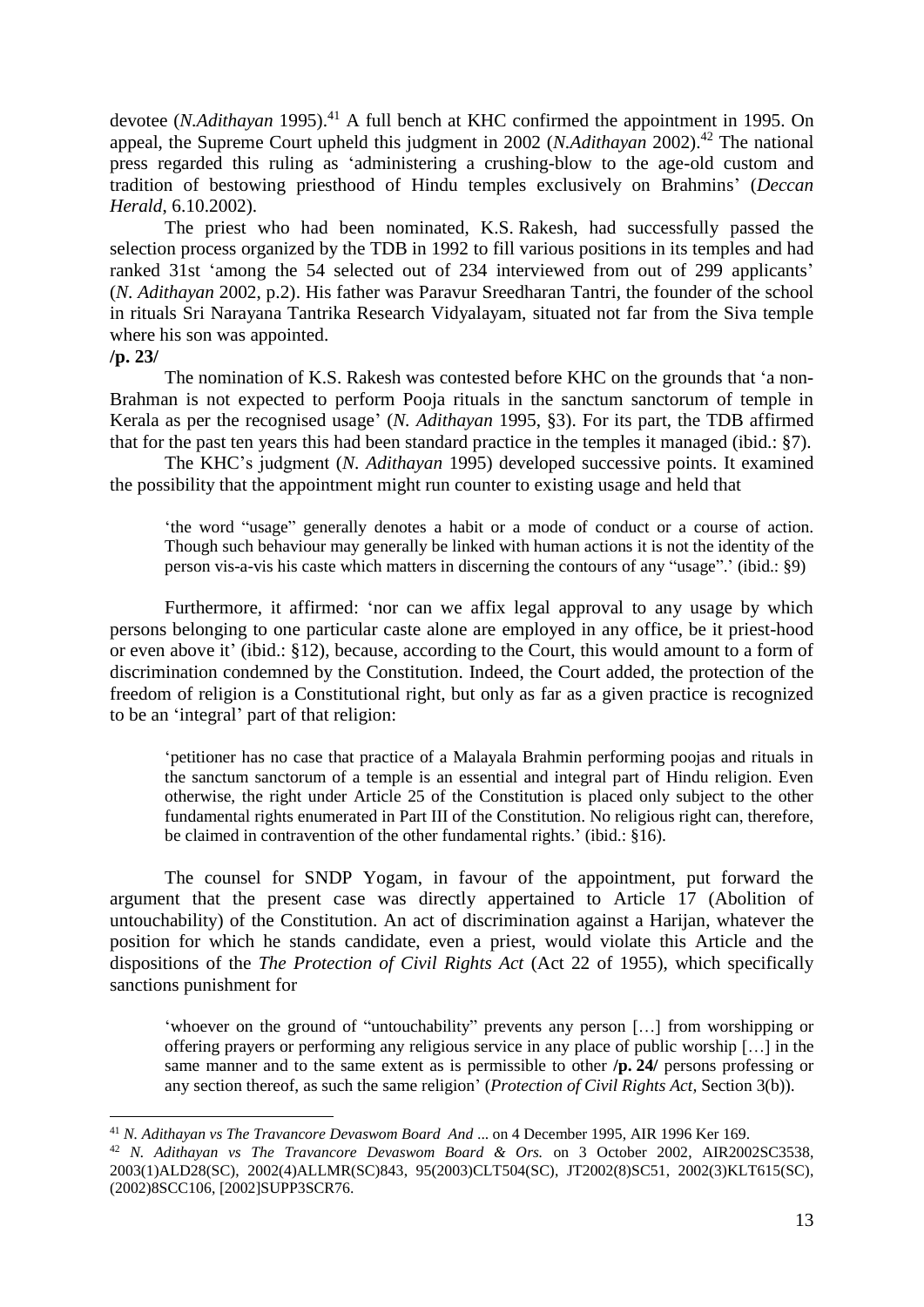Therefore, the Court concluded:

'the legislative message intended to be conveyed thereby is explicit and crisp. If a person belongs to one section or caste in the Hindu religion can perform "any religious service" in a temple, such right cannot be denied to another person belonging to a different caste of Hindu religion on the ground of his caste.'(*N. Adithayan* 1995, §17).

The Supreme Court in 2002 upheld the judgment by following a similar line of reasoning. It relied on other cases that had been settled in the meantime (*Narayana Deekshitulu*; <sup>43</sup> *Bhuri Nath*; <sup>44</sup> *Kashi Vishwanath*<sup>45</sup>) and added a few supplementary considerations. In denigrating 'irrational considerations' (such as casteism), it reaffirmed that 'law is a tool of social engineering and an instrument of social change evolved by a gradual and continuous process' (*N. Adithayan* 2002, §28). This mission of social reform—according to the judges—is both founded in Hindu scriptures and is at the very root of the Nation:

'in view of the categorical revelations made in Gita and the dream of the Father of the Nation Mahatma Gandhi that all distinctions based on castes and creed must be abolished and man must be known and recognized by his actions, irrespective of the caste to which he may on account of his birth belong, a positive step has been taken to achieve this in the Constitution and, in our view, the message conveyed thereby got engrafted in the form of Articles 14 to 17 and 21 of the Constitution of India, and paved way for the enactment of the Protection of Civil Rights Act, 1955' (*N. Adithayan* 2002, p.12).

In a spectacular (and somewhat self-contradictory) 'historical' reconstruction, the Court was of the opinion that caste specialization has been the result of mere contingencies: **/p. 25/**

'If traditionally or conventionally, in any Temple, all along a Brahman alone was conducting poojas or performing the job of Santhikaran, it may not be because a person other than the Brahman is prohibited from doing so because he is not a Brahman, but those others were not in a position and, as a matter of fact, were prohibited from learning, reciting or mastering Vedic literature, rites or performance of rituals and wearing sacred thread by getting initiated into the order and thereby acquire the right to perform homa and ritualistic forms of worship in public or private Temples.' (ibid.: p.13)

Therefore, the Court concluded, it is impossible to contend 'that even persons duly qualified can be prohibited on the ground that such person is not a Brahman by birth or pedigree.'(ibid.: p.14).

The appeal was dimissed.

<u>.</u>

\*\*\*

Writing in the 1960s about the reforms that had been introduced concerning the management of religious endowments, Derrett concluded (1999: 508–9):

<sup>43</sup> *A.S. Narayana Deekshitulu vs State of Andhra Pradesh*, 19 March 1996, 1996IIIAD(SC)135, AIR1996SC1765, JT1996(3)SC482, 1996(2)SCALE911, (1996)9SCC548, [1996]3SCR543.

<sup>44</sup> *Bhuri Nath and Ors. Vs. State of J&K and Ors.*, 10 January 1997, AIR1997SC1711, JT1997(1)SC546, (1997)2SCC745, [1997]1SCR138.

<sup>45</sup> *Sri Adi Visheshwara Of Kashi Vishwanath Temple, Varanasi And Ors. vs State Of U.P. And Ors.* on 14 March 1997, JT 1997 (4) SC 124, 1997 (3) SCALE 1, (1997) 4 SCC 606.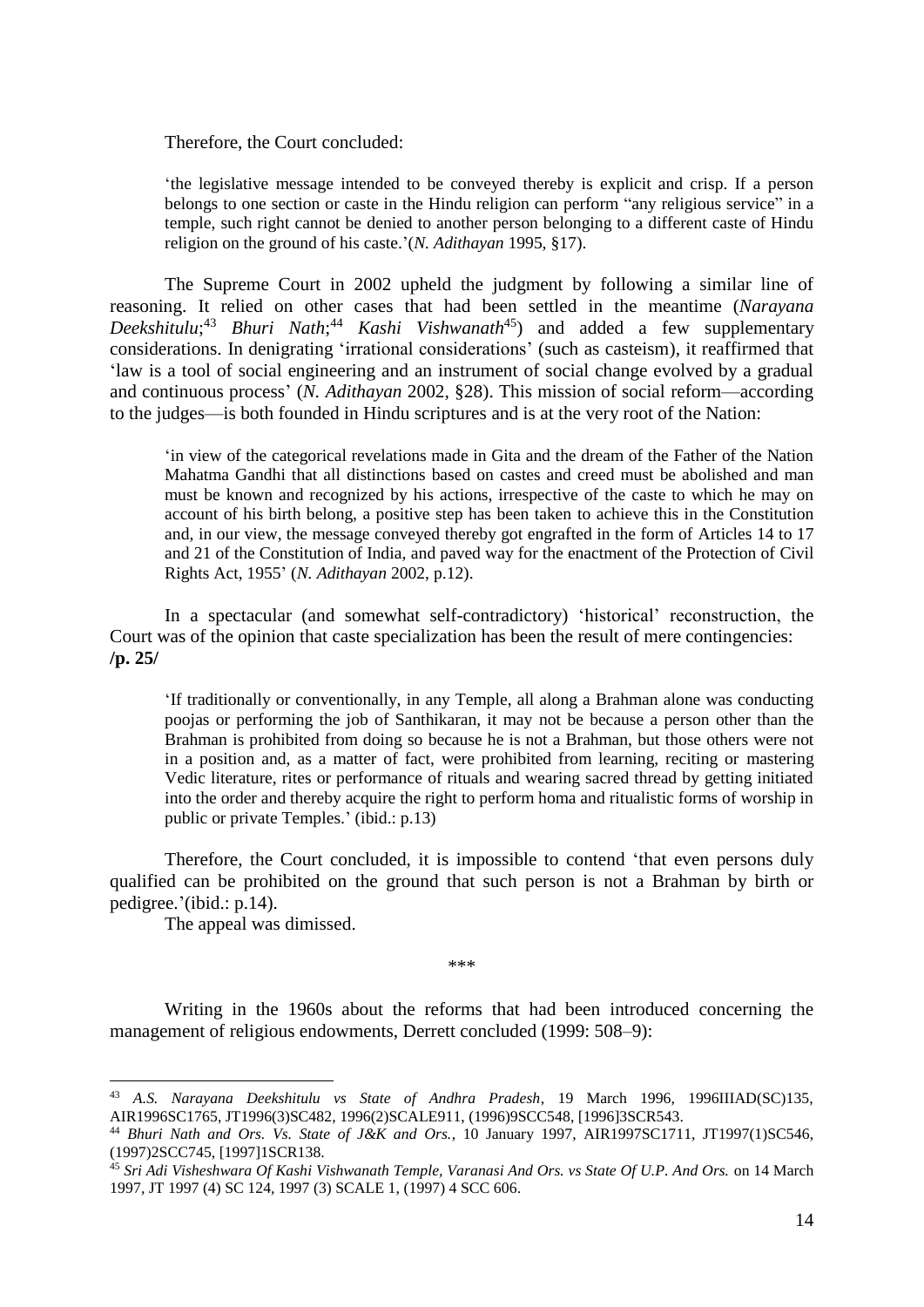'What effect has this on religion? The writer would submit that it has little if any. […] The improved modern Indian versions of state control will "purify" or "refine" the image which public religious behaviour presents to observers, but can hardly affect the notion of religion held by the mass of the people.'

This understanding is based on the assumption of ongoing continuity between the former regalian jurisdiction of the king over temples and actions taken by the modern State (Presler 1987: 163; Fuller 2003: 156). As Reiniche (1989: 167) already pointed out, such perceived continuity might result from a juristic, 'abstract' point of view. It appears to be somewhat at variance with the changes that have actually taken place: the introduction of the notion of public good; the reversal of the position of former princes with regard to temples (from 'protector' to 'litigant' as Breckenridge, 1977, puts it); the cessation of State donations to temples; the rationalization and bureaucratization of their management; and the longstanding, regular promotion of a reformed, 'spiritualist'—'purified'—Hinduism. It is also difficult to see how courts could be seen as 'basically conservative' (Presler 1987: 61). Many judges have made explicit in their judgments a wish to usher in a new world, while often discoursing on a Golden (Vedic) Age, as **/p. 26/** reformist movements also do. As mentioned in the introduction to this volume, the question that might be—and has already been—raised is whether their decisions are effective. Galanter (1971: 484), commenting on *Yagnapurushadji*, <sup>46</sup> was under the impression that

'the public being addressed is not the unenlightened mass but the elite itself. The opinion is an occasion for intraelite debate […]. The concern of the court's judgment is to reduce the dissonance of the elite—a dissonance which derives from their own ambivalence about Hinduism and about secularism. […] The lawyer's fallacy that behavior corresponds to legal rules offers powerful reinforcement of the elite's fallacy that the masses are following them—a coincidence of illusions that can lead to dangerous miscalculation about popular sentiment and about the efficacy of legally enacted reforms.'

In a different context but from the same perspective, Mallampalli (1995: 94) underlined the fact that, in India, there was the need 'for a strong consensus to support the verdicts of the Supreme Court. […] secular government in India requires much more than the decisions of judges and politicians —it demands a change in the popular mindset.' In the present case, to what extent are Court decisions that enable priests from any caste to officiate in any non-denominational public temple supported by popular opinion? There can be only a nuanced answer.

It is certainly necessary to go beyond triumphalist declarations, which can be found in some news items. For instance, under the title 'Kerala temples caste out purity phobia', *The Times of India* (Kochi edition of 12 March 2012) thought that a new move:

'powerful enough to break the last bastion of casteism, has already ushered in many nonbrahmins to preside over pujas and kriyas hitherto handled only by priests who were brahmins by birth. In the last two months, the Travancore Devaswom Board (TDB) filled up 50 out of the 100 posts for pujaris (priests) with non-brahmins, who will soon start performing rituals in shrines assigned to them among the 2,000 temples under TDB.'

However, some caution is called for. Not all priests trained at the new schools are appointed to TDB public Brahmanical temples; many find **/p. 27/** a job officiating in temples within their own community. A, the NSSs far as Ezhavas are concerned, temples established by their saint-reformer Sri Narayana Guru (ca. 1854-1928) have Ezhava priests; and in 2012

<sup>46</sup> *Sastri Yagnapurushadji v. Muldas Bhundardas Vaishya*, AIR 1966 242?SC 1119; (1966) 3 SCR 242.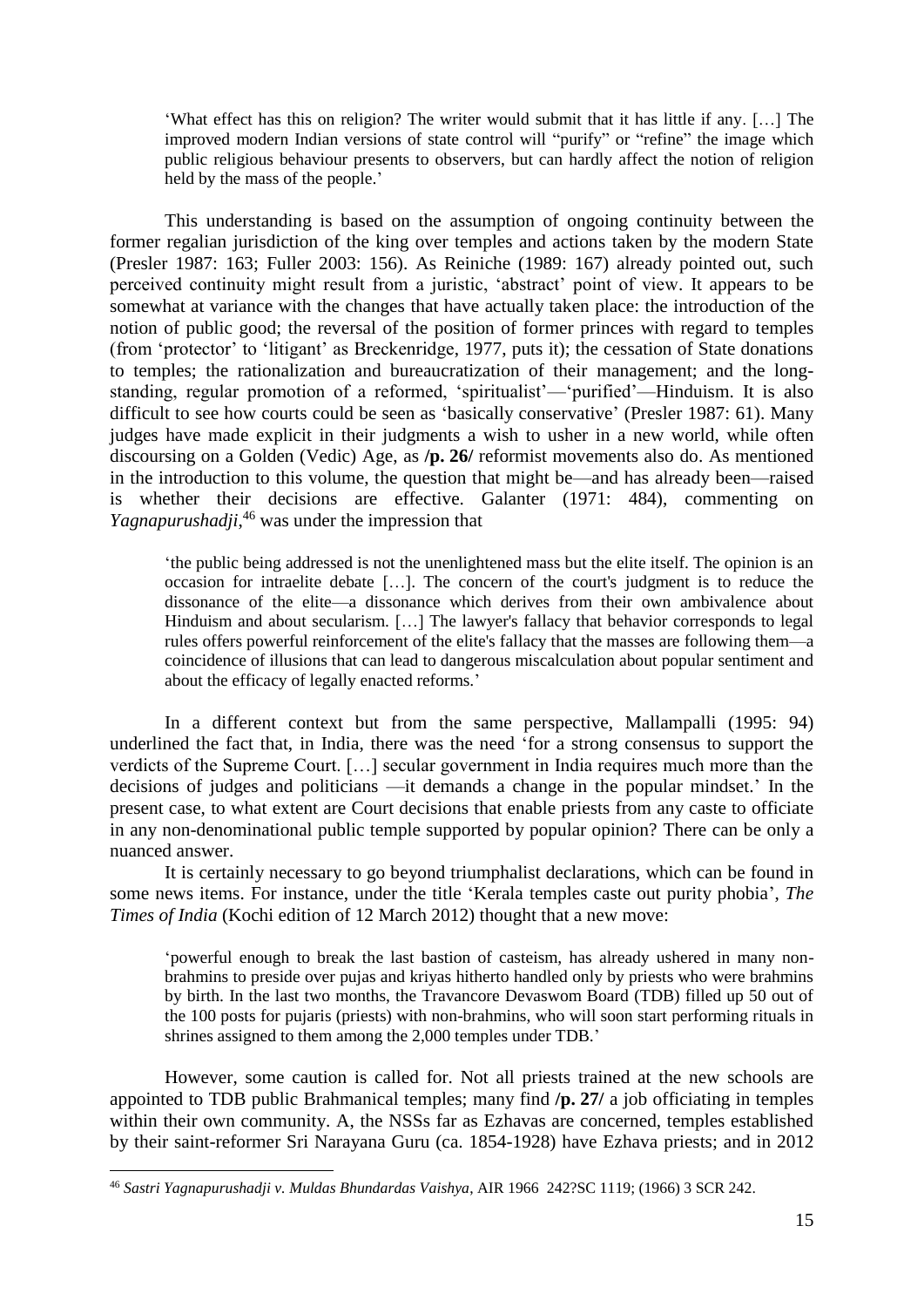the NSS (Nayar Service Society) announced that it was about to appoint to Nayar temples the first batch of Nayar priests who finished training at its new school.<sup>47</sup> The fact that powerful caste organisations such as the SNDP and NSS are involved in these changes is in itself remarkable. However, since such priests officiate at their own community's temples, putting into practice what they have learned at schools where Brahmanical rituals are taught, this looks more like a Brahmanisation of the rituals of non-Brahmanical communities than a revolution in Brahmanical temple priesthood itself.

Nevertheless, some priests born into non-Brahmanical communities are indeed appointed to Brahmanical temples; this may be the reason for some resistance (the filing of a petition against the appointment of K.S. Rakesh as priest, in 1993, was one such instance, see *N. Adithayan* 1995 and 2002). On Friday 1 March 2013, Harish Kumar, an Ezhava priest, tried to join a TDB temple near Kochi after being transferred from another temple where he had been officiating. The local temple manager did not allow him to assume his new charge. According to a newspaper report, 'the authorities were of the opinion that since Harish belonged to [a] so-called lower caste it would be a violation of temple codes to permit him to perform poojas.' The issue was settled, said the report, 'after the intervention of SNDP Yogam workers', who also asked the TDB to impose sanctions on the manager (*Kaumudi Online* 2013). The incident was described as a setback in the policy of opening up the priesthood to non-Brahmans and as confirmation that there had been no real social change (Krishnakumar 2013). I would argue on the contrary that, firstly, the situation itself was unheard of only a few years ago; and secondly, that the Court's decision has made it unlawful for any public authority to oppose the performance of puja by a non-Brahman priest who has been duly appointed to a Brahmanical temple.

Indeed, the TDB and similar institutions are realistic and do not make similar appointments to high-visibility temples. The TDB runs a lot of lesser, poorer temples and according to one critic this is where **/p. 28/** most of the 'sensitive' appointments are made (Mukundan 2001). So there is indeed some resistance. There are regular nominations of this type, however, and, suffice to say, the trend is clearly under way, with the support of almost all political parties.

The particularly enthusiastic support from Hindu natinalists nevertheless draws attention to the political dimensions of changes that are often presented in terms of secularism.<sup>48</sup> My intention here is not to enter the general debate about India as a secular nation. However, I do wish to highlight the social and political conditions that have facilitated the above-mentioned changes. Scholars have remarked on how the Supreme Court regularly equates secularism with an 'inclusivist' and spiritualist version of Hinduism, which is exemplified by references to Swami Vivekananda, Mahatma Gandhi and Sarvepalli Radhakrishnan (Sen 2010).<sup>49</sup> The latter was probably the first to consider Hinduism as 'a way of life' as early as 1926 (Sen 2010: 9), a definition used by the Courts from a 'secularist' perspective (most notably in *Yagnapurushadji*, p.244) or, by contrast, in what has been seen as a legimitation of Hindutva (in the so-called 'Hindutva judgments').<sup>50</sup> The Supreme Court's underlying assumptions seem often to be 'reformist' in the sense envisioned by Hindu reformist movements in the nineteenth century (Brahmo Samaj, Arya Samaj), which projected an ideal of Vedic purity free of what is presented as being later 'superstitions'. All these

<sup>47</sup> See *Deccan Herald* (2012); Nair (2014).

<sup>&</sup>lt;sup>48</sup> This remark may also apply to the ambiguities surrounding the project of a uniform civil code.

<sup>&</sup>lt;sup>49</sup> This has led to regular confusion between 'secularism' and Hindu 'tolerance', see Mallampalli (1995), Sen (2010).

<sup>50</sup> *Manohar Joshi vs Nitin Bhaurao Patil & Anr* on 11 December 1995, 1996 AIR 796, 1996 SCC (1) 169; *Dr. Ramesh Yeshwant Prabhoo vs Shri Prabhakar Kashinath Kunte &* ... on 11 December 1995, 1996 AIR 1113, 1996 SCC (1) 130. For an analysis, see Nauriya (1996).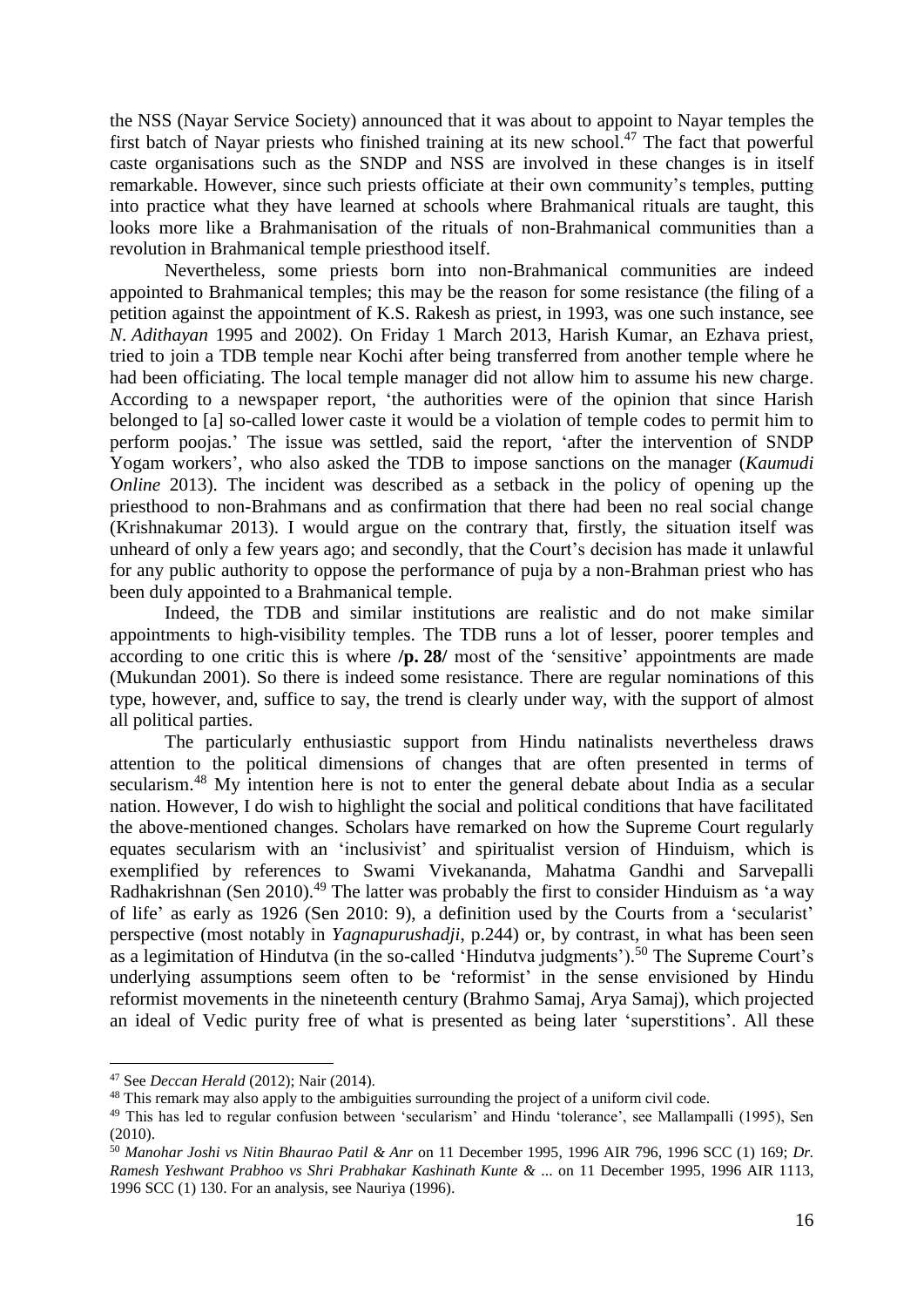visions converge in considering that a Brahman is so, not by birth but by personal realisation of the *brahman*, a claim made long ago in some Sankrit philosophical texts as well as by many devotional movements, and which Raja Ram Mohan Roy made a political cause as early as in the 1820s (Bhattacharya 2010: 71).

It has led the Courts to take a considerable part in theological and ritual debates, which, for lack of an overall Hindu authority, was—they felt—a responsibility that fell to them; this entailed (re)formulating religion (Fuller 1988; Galanter 1971; Smith 1963). The aim was to **/p. 29/** purify present-day Hinduism and to unify Hindus as a means of building a strong unified India, a goal and a means widely shared across the political spectrum. However, this homogenization process clearly overlaps with an 'exclusivist' Hindutva version of Hinduism (Mallampalli 1995; Sen 2010). As Galanter (1971: 484) remarked:

'it is assumed that the unification and organization of Hinduism will somehow contribute to national integration. But this is not a self-evident proposition. Perhaps the disunity of Hinduism contributes to national unity. The successful breaking down of Hinduism's capacity to generate and tolerate internal differences may well lessen India's capacity to sustain pluralistic democracy.'

When it comes to priesthood, a discourse about secularism is also strategically promoted by Hindu nationalists (as is the case with the question of a uniform civil code). However, this version of so-called 'secularism' actually seeks to be achieved through the transformation of non-Brahmans into Brahmans by performing initiation ceremonies. To take just one example, a RSS body sponsored a well-publicized initiation into Brahmanhood of nine children in May 2001 in Thiruvananthapuram.<sup>51</sup> The organizers claimed that this would be 'a land-mark event in Kerala's history of social progress to eliminate caste' (Mukundan 2001: §3). Protestations, it seems, only came from the Kerala Dalit Panthers, for whom the ceremony meant:

'to cultivate casteism and Brahmanical supremacy within the society […]. The claim of the organisers that by making non-Brahmin children as Brahmins through such rituals can eliminate casteism is bogus. The real intention of the organisers is to spread an impression that one has to become Brahmin to get social recognition and acceptability and, thereby, to impose the Brahmanical supremacy and status-quo upon the present society.' (Mukundan 2001: §11).

As a matter of fact, priests born into non-Brahmanical castes and appointed to Brahmanical temples had all been turned into 'new' Brahmans beforehand, preserving in a reformed way the adequation **/p. 30/** between Brahmanhood and the priestly service in these temples. Therefore, rather than opening up the priesthood to all castes, the *de facto* process has been to brahminize the persons concerned — leaving open the question regarding their future in the local social fabric of caste relationships.

This paradoxically clashes with the affirmation made by the Courts that a priest is a 'secular' person. And it is in keeping with the recent decision by the Kerala Government to appoint only Hindus as members of the TDB, whatever their job may be—even a clerk or, as the case came before KHC, as a Light Motor Vehicle Driver (*Bijulal Kumar*).<sup>52</sup> 'Opening up'

<sup>&</sup>lt;sup>51</sup> It is well-known that an author like Savarkar opposed caste distinction. However, one of the main ways RSS tries to implement such a goal is through a process of Sanskritisation of lower-status castes – see for instance Jaffrelot (2003: 454-62) on the work of Sewa Bharti (an RSS department) in Agra slums.

<sup>52</sup> *Bijulal Kumar G., S/O. ... vs The Travancore Devaswom Board* on 28 May 2009, WP(C). No. 12965 of 2007(R). There is a consistent body of litigations concerning the religion of Board members and of those who can nominate them. The Admendment goes even further because it has become necessary even for clerks or 'light motor vehicles drivers', as in the present case, to be Hindu.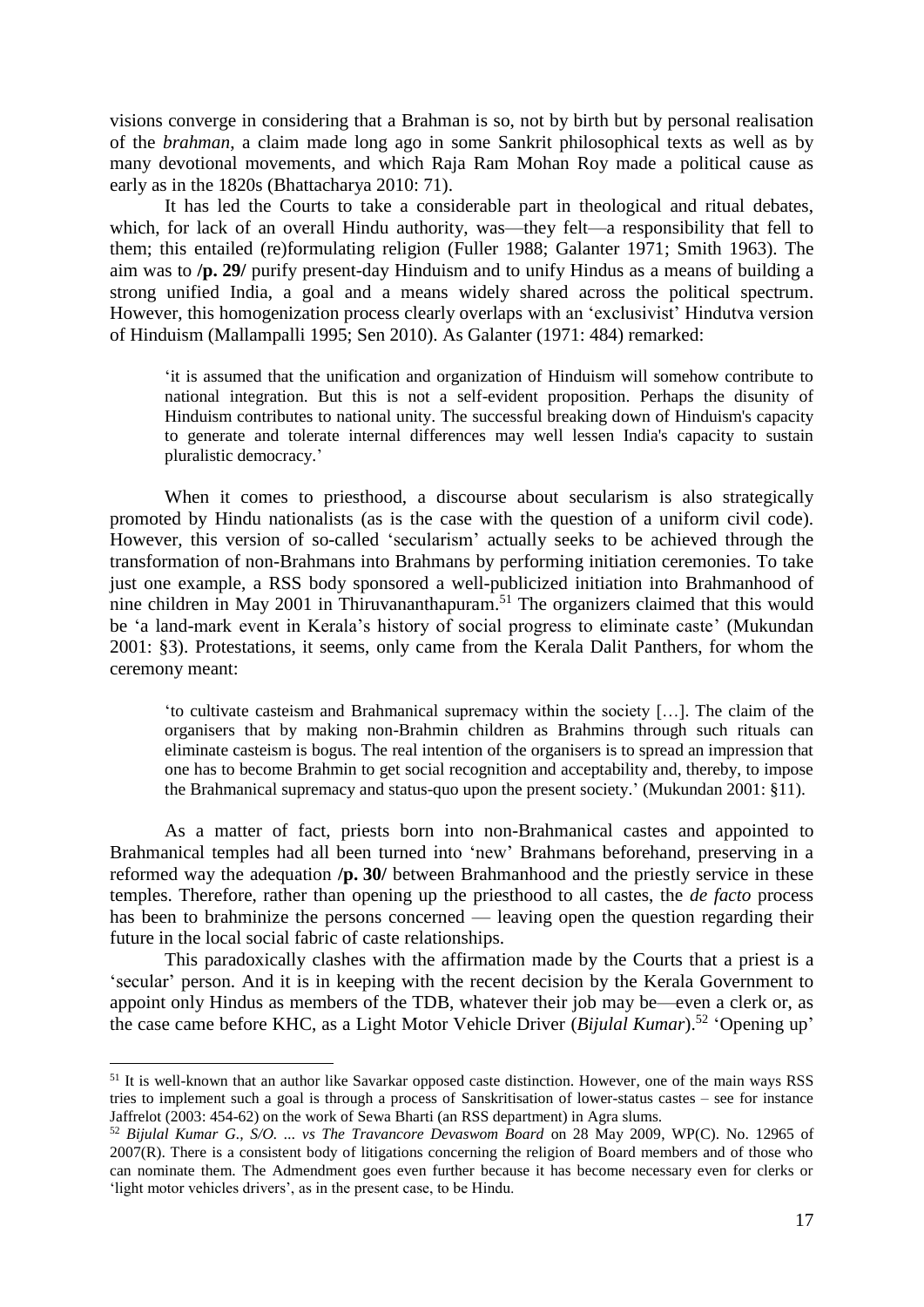the Brahmanical priesthood to persons who are non-Brahmans by birth therefore has to be seen as the conjunction of reforms operated at executive and judiciary levels to implement the secularist vision of the Constitution, with reforms pursued at grassroots level by reformists or radical Hindu movements which tend, on the contrary, to Sanskritize society. This interplay produces a 'secular' regulation of religion in a society where the public sphere, according to Fuller (2003: 149), has become increasingly religious.

#### **References:**

- Appadurai, Arjun. 1981. *Worship and Conflict Under Colonial Rule. A South-Indian Case*. New-York: Cambridge University Press.
- Baird, Robert D. 2005 [1993]. 'Religion and Law in India: Adjusting to the Sacred as Secular', in Robert D. Baird (ed.), *Religion and Law in Independent India*, pp.7-34. New Delhi: Manohar  $(2<sup>nd</sup>$  enlarged edition).
- Beer, Samuel H. 1957. 'The Representation of Interests in British Government: Historical Background', *The American Political Science Review*, Vol. 51, No. 3: 613-50
- Bhagwati, P.N. 2005 [1993]. 'Religion and Secularism under the Indian Constitution', in Robert D. Baird (ed.), *Religion and Law in Independent India*, pp.35-49. New Delhi: Manohar  $(2<sup>nd</sup>$  enlarged edition).

#### **/p. 31/**

- Bhattacharya, France. 2010. *Les intellectuels bengalis et l'impérialisme britannique*. Paris, Collège de France (Publications de l'Institut de Civilisation Indienne).
- Breckenridge, Carol Appadurai. 1977. 'From Protector to Litigant Changing Relations Between Hindu Temples and the Rājā of Ramnad', *Indian Economic and Social History Review*, XIV (I): 75-106.
- Buzzintown. 2011. 'Temple treasure: Richest Temples of India!', Entertainment Blog, 7 July. At http://blog.buzzintown.com/2011/07/temple-treasure-richest-temples-of-india/ (last accessed 3 April 2014).
- Chatterjee, Nandini. 2011. *The Making of Indian Secularism. Empire, Law and Christianity, 1830–1960*. Palgrave Macmillan (Cambridge Imperial and Post-Colonial Studies Series).
- Clémentin-Oja, Catherine. 1994. 'La śuddhi de l'Ārya samāj ou l'invention d'un rituel de (re)conversion à l'hindouisme', *Archives de Sciences Sociales des Religions*, 87 (special issue 'La montée du prosélytisme dans le sous-continent indien'): 99-114.
- Coward, Harold G. 2005 [1993]. 'India's Constitution and Traditional Presuppositions Regarding Human Nature', in Robert D. Baird (ed.), *Religion and Law in Independent India*, pp.51-67. New Delhi: Manohar (2<sup>nd</sup> enlarged edition).
- *Deccan Herald*. 2002. 'Non-Brahmins Can Also Become Priests: SC', 6 October.
- *Deccan Herald*. 2012. 'NSS call for non-Brahmin priests sparks debate', 2 January. At http://www.deccanherald.com/content/302441/nss-call-non-brahmin-priests.html (last accessed 14 Mat 2014).
- Derrett, J. Duncan M. 1999 [1968]. 'Religious Endowments, Public and Private', in J. Duncan M. Derrett, *Religion, Law and the State in India*, pp.482-512. New Delhi: Oxford University Press ( $1<sup>st</sup>$  ed. Faber & Faber).
- Dhavan, Rajeev. 2001. 'The Road to Xanadu. India's Quest for Secularism', in G.J. Larson (ed.), *Religion and Personal law in Secular India. A Call to Judgment*, pp.301-29. Bloomington: Indiana University Press.
- Frykenberg, Robert E. 2001 [1989]. 'The Emergence of "Hinduism" as a Concept and as an Institution: A Reappraisal with Special Reference to South India', in G.D. Sontheimer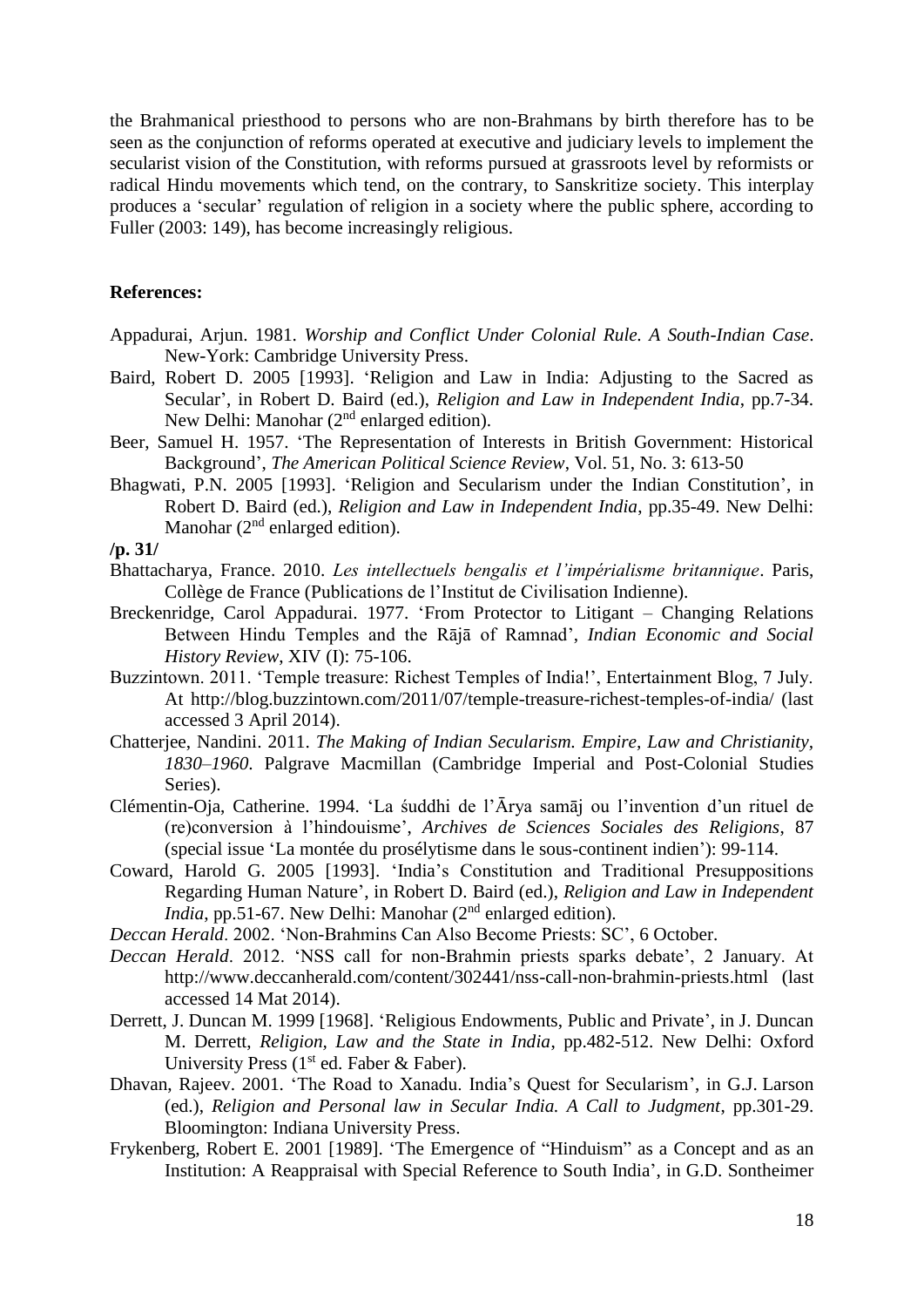& H. Kulke (eds), *Hiduism Reconsidered*, pp.82-107. New Delhi: Manohar/ South Asian Institute (South Asian Studies XXIV).

- Fuller, Christopher J. 1988. 'Hinduism and Scriptural Authority in Modern Indian Law', *Comparative Studies in Society and History*, Vol. 30, No. 2 (Apr., 1988): 225-48
- Fuller, Christopher J. 1991 [1984]. *Servants of the Goddess. The Priests of a South Indian Temple*. New-Delhi: Oxford University Press (1<sup>st</sup> ed. Cambridge University Press).
- Fuller, Christopher J. 1996. 'Brahman Temple Priests and Hindu Revivalism in Contemporary Tamilnadu', *South Indian Studies*, 1: 1-34.

- Fuller, Christopher J. 1997. 'Religious Texts, Priestly Education and Ritual Action in South India Temple Hinduism', *Contributions to Indian Sociology* (n.s.), 31 (1): 3-25.
- Fuller, Christopher J. 2003. *The Renewal of the Priesthood. Modernity and Traditionalism in a South Indian Temple*. Princeton: Princeton University Press.
- Galanter, Marc. 1971. 'Hinduism, Secularism, and the India Judiciary', *Philosophy East and West*, Vol. 21, No. 4, Symposium on Law and Morality: East and West: 467-87.
- Good, Anthony. 1989. 'Law, Legitimacy, and the Hereditary Rights of Tamil Temple Priests', *Modern Asian Studies*, 23 (2): 233-57.
- (*The*) *Hindu*. 2010. 'NSS to open tantric school today', 22 December. At http://www.thehindu.com/todays-paper/tp-national/tp-kerala/nss-to-open-tantricschool-today/article969245.ece (last accessed 29 September 2015).
- Jaffrelot, Christophe. 2003. *India's Silent Revolution. The Rise of the Lower Castes in North India*. London: Hurst & Co.
- *Kaumudi Online*. 2013. 'Take action against Devaswom Manager: Vellappally Natesan', at http://kaumudiglobal.com/innerpage1.php?newsid=32990 (last accessed 14 May 2014).
- Krishnakumar, G. 2013. 'Caste still a bar in sanctorum', *The Hindu*, 6 March. At http://www.thehindu.com/news/cities/Kochi/caste-still-a-bar-in-sanctorum/ article4479630.ece (last accessed 14 May 2014).
- Madhavan, P. 1988. 'The Temple as a Springboard of National Reconstitution', in KPC Narayanan Bhattattiripad (ed.), *Tanthra Vidya Peedham Souvenir 1988*, no pagination. Alwaye: Tanthra Vidya Peedham.
- Mahmood, Tahir. 2006. 'Religion, Law, and Judiciary in Modern India', *Brigham Young University Law Review*, 3: 755-75.
- Mallampalli, Chandra S. 1995. 'Separating 'Religion' from Politics: Denying or Rechannelling India's Past?', *Ethnic Studies Report*, XIII (1): 73-111.
- Moore, Melinda A. 1985. 'A New Look at the Nayar Taravad', *Man*, n.s., 20 (3): 523-41.
- Mudaliar, Chandra Y. 1974. *The Secular State and Religious Institutions in India. A Study of the Administration of Hindu Public Religious Trusts in Madras*. Wiesbaden: Franz Steiner Verlag.
- Mukundan, C.M. 2001. 'Brahminization through Community "Upanayanam".' Online report at http://www.ambedkar.org/News/Brahminizationthrough.htm (accessed 14 May 2014).
- Nair, G.K. 2014. 'Facing and Fixing a Shortage of Priests', *Hinduism Today*, web edition, January-March. At http://www.hinduismtoday.com/modules/smartsection/item.php? itemid=5467 (last accessed 29 September 2015).
- Nauriya, Anil. 1996. 'The Hindutva Judgments: A Warning Signal', *Economic and Political Weekly*, Vol. 31, No. 1 (Jan. 6, 1996): 10-13.

Presler, Franklin A. 1987. *Religion under Bureaucracy. Policy and administration for Hindu temples in South India*. Cambridge: Cambridge University Press.

**<sup>/</sup>p. 32/**

**<sup>/</sup>p. 33/**